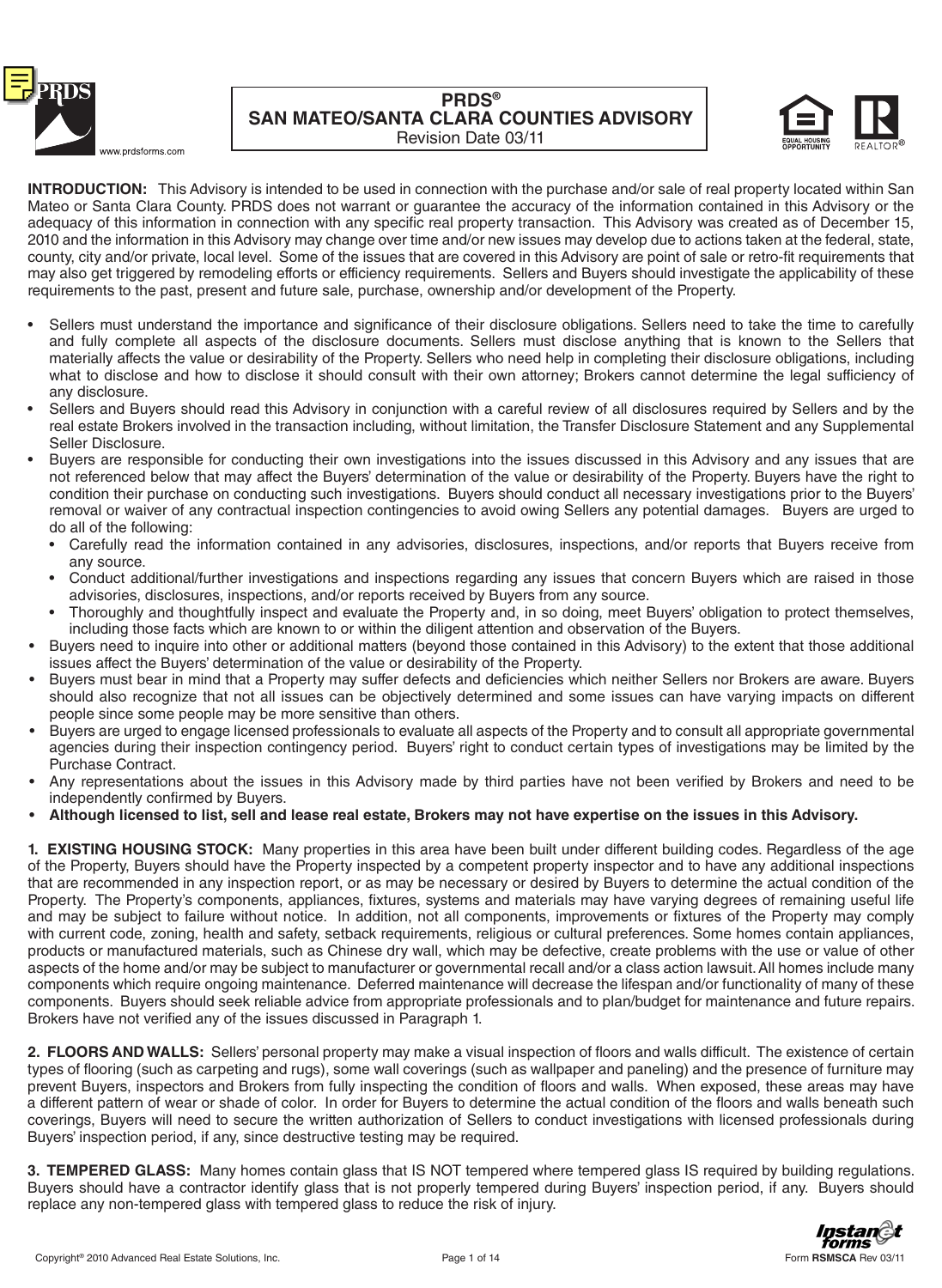**4. FIREPLACES, WOOD-BURNING APPLIANCES AND SPARK ARRESTORS:** If the Property has a fireplace or wood-burning appliance, it may be subject to ordinances that may restrict or prohibit usage. Many cities and towns have enacted or are considering ordinances that may affect existing and future fireplaces or wood-burning appliances at the Property, including but not limited to the need for spark arrestors on chimneys. Buyers should contact all relevant public agencies regarding the applicability of this type of ordinance to Buyers' intended use of the Property.

**5. SIZE AND AGE:** Any representations regarding square footage, number of rooms, or age of Property improvements that have been obtained from third parties have not been verified by Brokers. Such figures, including those from assessor's records, are only approximations, may not be accurate and should not be relied upon. If square footage, number of rooms or age of the Property is important to Buyers, then Buyers must verify same by hiring an appraiser during Buyers' inspection period, if any.

**6. SEPTIC SYSTEMS AND WASTEWATER TREATMENT SYSTEM REGULATIONS:** If the Property has a Septic System (usually consisting of a septic tank, cesspool, leach lines, a leach field, pits, or a combination thereof), Buyers should obtain a current, written inspection report from a licensed professional regarding the condition and adequacy of the System for the Buyers' specific needs. Visual inspection of the tank alone is insufficient. Buyers' lender or government agencies may require an inspection and testing of the Septic System. Brokers make no representations as to the condition, capacity, operability or expandability of the Septic System.

Expansion or remodeling of the dwelling may be restricted or even denied due to the existence of a Septic System. Securing approval for changes in the dwelling may be conditioned upon testing, removal, repair, expansion, or other changes to the System (e.g., connection to sewer system) which may be expensive. The Septic System may not be in compliance with current or future code requirements and code compliance may be required for any future work done on the Property. Buyers should investigate these issues at appropriate government agencies and with appropriate, licensed professionals (e.g., architects, contractors, engineers) during Buyers' inspection period, if any. For more information about OWTS/Septic System regulations, Buyers should contact the State Water Resources Control Board at (916) 341-5250 and by reviewing the SWRCB's website: http://www.swrcb.ca.gov/ab885/index.html.

**7. SEWERS AND SEWER LATERALS:** A number of public sanitary districts and private sanitary entities serve various communities and some have different rules and regulations regarding fees and costs. Buyers need to determine whether or not the Property is part of such a district and Buyers need to make arrangements with the Seller to transfer any necessary rights to any private sanitary entities. Some sanitary districts and private entities have implemented various requirements, restrictions and costs relating to participation, usage, maintenance, and type of equipment used in connection with sewers, such as sewer lateral clean-outs, backflow prevention devices and drainage into sewer systems. Many cities have enacted ordinances requiring the abatement of sewer laterals (from the building served to the clean out in the city's right of way) which are leaking. Such ordinances require testing and repair of sewer laterals prior to sale under certain circumstances. Testing of the sewer laterals may be required when remodeling or expanding the residence. Buyers should contact the applicable public district or private entity to determine what, if any, action must be taken with respect to sewer systems and sewer laterals.

Even though the Property may be located in a sanitary district or subject to a sewer assessment does not guarantee that any given Property is in fact connected to the sewer system. There may be a separate cost for the installation and connection of the Property to the sewer system and/or other actions that must be taken by Sellers and Buyers to transfer rights. Buyers should retain qualified professionals to evaluate the Property so as to determine the existence and condition of any sewer connections; that evaluation may require a video "scoping" of the system and/or pressure testing.

Brokers have not verified any of the issues discussed in Paragraph 7.

**8. WATER AND WELL SYSTEMS:** The Property may be served by a well, a spring, public or private water systems, or a combination thereof. Buyers should hire appropriate professionals to determine the water source and have the water system and its components inspected. Water may contain bacteria, chemicals, metal, minerals, and/or may emit odors. The availability, quantity, quality and potability of the water should be tested and some cities require testing of water pressure. Results of such testing may vary by season and may change over time due to geological events and other factors. Any testing and/or inspection of water availability, quantity, quality and/or potability should be conducted by qualified professionals and contacting appropriate governmental agencies. Brokers have not verified any of the issues discussed in Paragraph 8.

Recent studies have revealed that some wells in Morgan Hill and San Martin contain the chemical perchlorate. Other wells in Santa Clara County may be contaminated by this or other chemicals. Any questions about possible chemical contamination, including but not limited to its impact on any given Property, should be directed to the Santa Clara Valley Water District by calling (408) 265-2607 or visiting their website at www.valleywater.org.

The Santa Clara Valley Water District manages water resources and provides stewardship for the county's five watersheds, including 10 reservoirs (such as the Anderson Reservoir), hundreds of miles of streams and groundwater basins. The District captures local rainfall in the reservoirs throughout the winter months. Then in the spring and summer, the District makes releases from the reservoirs to replenish the underground water supply. Because the amount of local rainfall cannot be predicted, there is no way to guarantee that any given Reservoir will fill up each winter or that there will be sufficient water for all purposes, including recreation facilities. Brokers are not experts on this topic. Buyers can obtain additional information from the Santa Clara Valley Water District by calling (408) 265-2607 or go to the following website: www.valleywater.org.

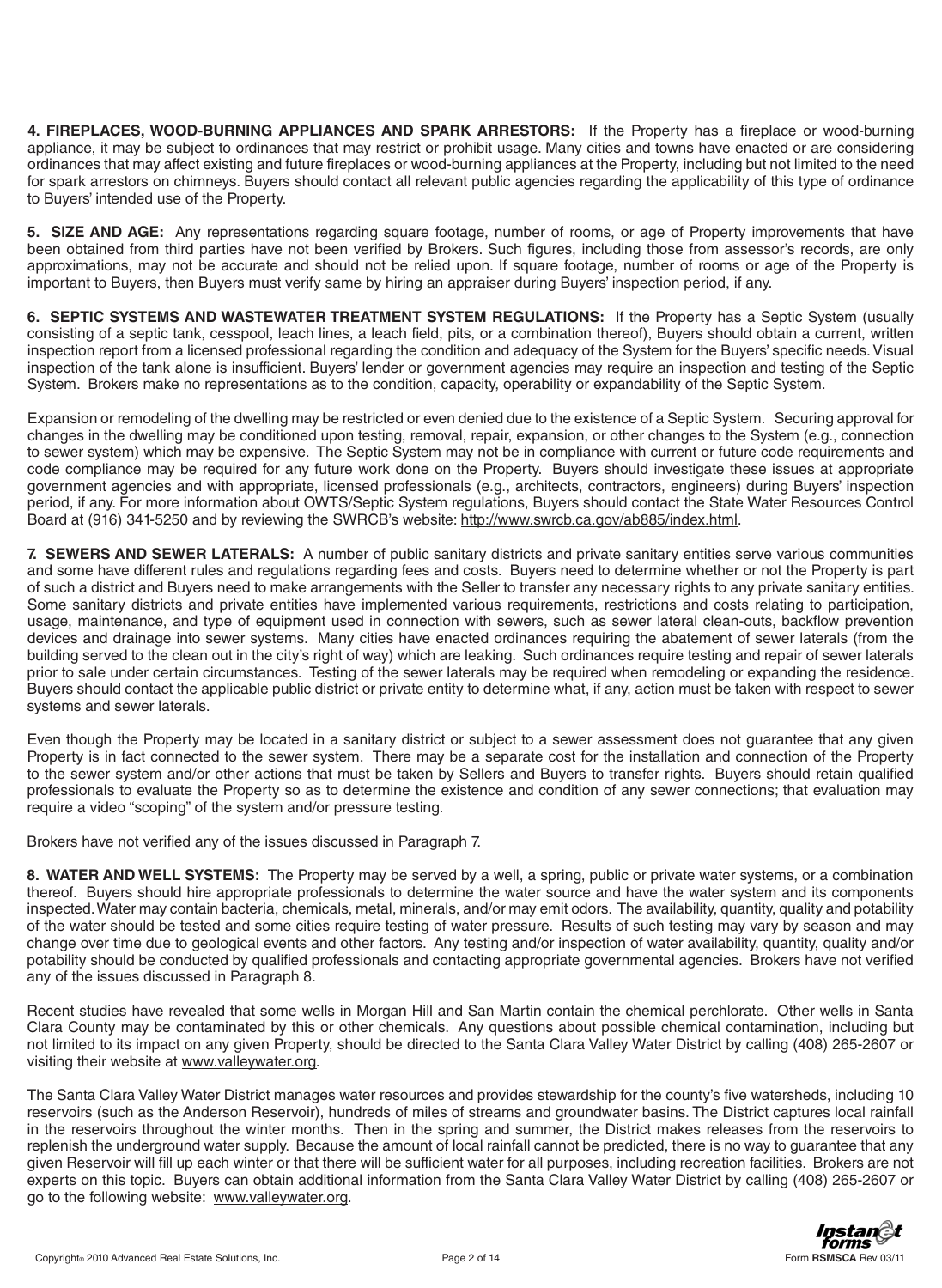**9. WATER SHORTAGES AND CONSERVATION:** The Property may be subject to water shortages, conservation, usage and other measures, such as water hook-up restrictions and, at various times, rationing including the need to bring in water from outside sources. The policies of local water districts and/or the city or county in which the Property is located can result in limitations on the amount of water available to the Property, restrictions on the use of water, and an increasingly graduated cost per unit of water use, including, but not limited to, penalties for excess usage. For further information, Buyers should contact the supplier of water to the Property regarding the supplier's current or anticipated policies on water usage and to determine the extent to which those policies may affect Buyers' intended use of the Property. If the Property is serviced by a private well or private water system, drought conditions and/or a low water table may make it necessary to arrange, through a private supplier, for delivery of water to the Property. Buyer should contact water supply companies for the costs involved.

**10. WET WEATHER CONDITIONS:** California experiences a wide range of weather conditions and at times has heavier than usual rainfall. During heavy rains, properties may become susceptible to earth movement, drainage problems and/or flooding. Properties which may not have experienced past water intrusion into or under improvements may experience these conditions due to weatherrelated phenomena. Sellers are obligated to disclose to Buyers those defects or conditions known to Sellers which affect the value or desirability of the Property; however, not all Sellers may be aware of recent changes in the condition of a Property or its improvements caused by unusually wet weather. Buyer should investigate these issues and conditions with licensed geotechnical engineers or other licensed engineers during Buyers' inspection period, if any.

**11. WATER INTRUSION:** Many homes suffer from water intrusion or leakage. The possible causes of water intrusion are varied, and may include defective construction, faulty grading, deterioration of building materials and absence of waterproofing. Water intrusion can cause serious damage to the Property including but not limited to wood rot, mold, mildew and even damage to the structural integrity of the Property. The cost of repairing and remediating water intrusion damage and its causes can be very significant. The existence and cause of water intrusion is often difficult to detect. Simply because there is no visual evidence of water intrusion does not mean that such intrusion does not exist. Buyers should have the Property inspected for water intrusion by a licensed professional during Buyers' inspection period, if any.

**12. GROUND WATER, NATURAL SPRINGS AND WATER RUNOFF:** Some properties have high water tables that can lead to water intrusion problems, intensify mold growth and compromise the stability of soils and/or foundations. High water tables may affect septic systems, wells and the use and enjoyment of the land, particularly during months of heavy rain. Many properties have natural springs and/or rain water runoff issues that may result in standing water, dry rot, flooding, mold, foundation failure or other potential water damage to improvements. Hillside properties or properties with retaining walls may be more susceptible to these issues. Buyers should retain geo-technical engineers and some civil engineers to help evaluate the effect of high water tables on the Property and when necessary consider drainage modifications to protect the structure and improve the value, development, use, and/or enjoyment of the surrounding area. If the Sellers' disclosures, any visual inspection of the Property, or any professional inspection report indicates a past or current water-related issue, Buyers are strongly encouraged to thoroughly investigate the problem, even if it is common to the area to determine its cause and the possible repair cost to rectify the problem with licensed professionals during the Buyers' inspection period, if any. Brokers have not verified any of the issues discussed in Paragraph 12.

**13. CREEKS AND CULVERTS:** Many properties are impacted by creeks (a narrow channel or small stream) and/or a culvert (a manmade structure used to enclose a flowing body of water which is usually designed to allow water to pass underneath a road or other structures). If the Property includes, abuts or is near a creek or culvert, Buyer should investigate the possibility of flooding and/or water intrusion that may result from those water sources with licensed professionals during Buyers' inspection period, if any. In addition, federal, state, county and some city entities and agencies have enacted regulations regarding creeks and culverts.

Some municipalities have implemented land management programs to keep creeks and groundwater clean. Due to pressures from development, all potential sources of environmental pollution are coming under public scrutiny, including farming and horse property. Buyers should investigate the County's land management programs during their inspection period, if any, at the following website: http://www.sccgov.org.

**14. LEVEES:** A levee is an embankment to prevent a river or body of water from flooding bordering land. Due to proximity to various bodies of water and waterways, several geographic areas have existing levees or require the construction of a levee(s). The Federal Emergency Management Agency ("FEMA") is responsible for certifying that any existing or proposed levees will protect an area against certain flood levels. FEMA is in the process of digitizing and updating their Flood Insurance Rate Maps ("FIRM") for several areas. All levees must be properly maintained and FEMA has indicated that certain levees need to be improved. The current and future existence or condition of a levee may impact the need for flood insurance. Brokers are not qualified to determine whether or not the Property is or will be impacted by the existence, maintenance, improvement or construction of any levee. For more information contact the relevant County government or FEMA at http://www.fema.gov.

**15. WOOD DESTROYING PESTS AND ORGANISMS:** The presence of wood destroying pests or organisms can cause damage to the structures on the Property. To determine whether such pests or organisms are present, Buyer should have the Property inspected during Buyers' inspection period, if any, by a licensed structural pest control company which will issue a written report separated into two sections: Section 1 will identify areas where current infestation or infection is evident. Section 2 will identify conditions which will likely lead to infestation or infection. The costs for such inspection, and for any repairs, should be agreed upon as part of the Purchase Contract.

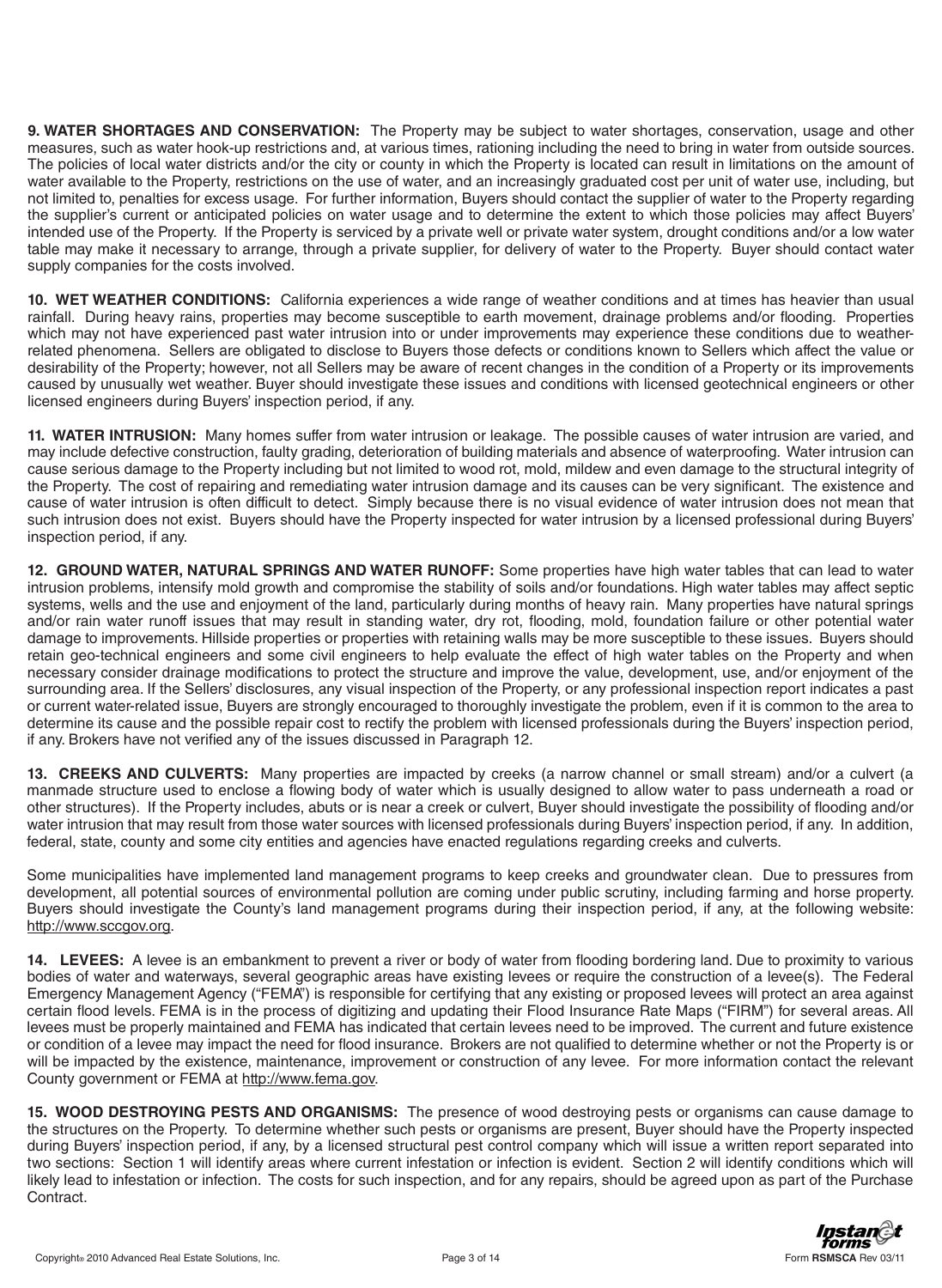**16. PETS, ANIMALS AND PESTS:** Current or previous owner(s) may have had domestic and/or other indoor or outdoor animals on the Property; animals can cause various types of damage to Property. Odors from animal urine or waste may be dormant for long periods and then become active because of heat, humidity or other factors such as some cleaning techniques, or be temporarily masked by other odors such as fresh paint or new carpet. Animal urine and feces can also damage floors, floor coverings, walls, baseboards, or other components. Additionally, animals can attract fleas, ticks and other pests that can remain on the Property after the animal has been removed. Complete elimination of odors and other problems created by animals may not be possible even by professional cleaning efforts or replacing carpets, pads and other affected components.

The Property may be subject to ordinances regulating the maintenance, breeding, number, or type of animals permitted, or other requirements such as spaying or neutering. Homeowner and Common Interest Associations often impose additional restrictions on animals. Buyers should investigate such restrictions during their inspection period, if any. Neighbors may have animals that can cause problems including but not limited to noise or odors. Common pets such as dogs can bark, cats are not easily contained, and in some cases more unusual animals (e.g. poultry, exotic birds, and reptiles) may create issues that impact the value, use and enjoyment of the Property.

California is home to a wide variety of animals, reptiles and insect life, including but not limited to ants, bedbugs, birds, bats, rodents, snakes and larger wild animals such as mountain lions and deer, some or all of which may enter or inhabit the Property and may be difficult to eliminate. These animals can damage landscaping, might be a hazard to people, pets or other animals and may cause issues that impact the Buyers' use and enjoyment of the property. Proximity to rural or open space areas increases this likelihood. If these are issues of concern, Buyers should discuss and/or investigate these issues with licensed professionals, including local animal/pest control companies, and/or other appropriate agencies or organizations during Buyers' inspection period, if any.

**17. POWER LINES AND POWER PLANTS:** Cities and counties receive electrical service through power lines from power plants that may be located in proximity to the Property. The Property may be impacted by an easement for the benefit or use of utilities and/ or impacted by the existence of high voltage lines, transformers, other types of power equipment and/or electro-magnetic fields. All areas have experienced power outages caused by various factors at various times. Buyers should investigate the impact that any of these issues may have on the value, development, use, and/or enjoyment of the Property with the local utility, the State Public Utilities Commission and appropriate professionals.

**18. UNDERGROUND UTILITIES AND PIPES:** Some communities have begun the process of relocating utility lines underground in order to remove the utility poles in the neighborhood. These projects can result in special tax assessments, increased costs for homeowners and temporary disruptions of the neighborhood. Water, natural gas and other types of fuels are delivered to communities through a network of underground pipes that are connected to residential and commercial properties. Some areas have been adversely impacted by disruptions to these underground pipes including but not limited to the destruction of homes. Buyers should investigate these issues with the appropriate municipality and/or Pacific Gas and Electric Company ("PG&E") to determine if the Property is or will be impacted by underground utilities and/or pipes.

**19. RE-KEYING:** Buyers are advised to re-key all locks upon possession. Alarms, if any, may be leased and should be serviced by professionals and codes should be changed. Garage door openers and remotes should be re-coded

**20. LOT SIZE AND BOUNDARIES:** Only a land surveyor can reliably confirm square footage, lot size, property corners and exact boundaries. Representations regarding these items in the Multiple Listing Service, advertisements, computer generated property profiles and data in property tax assessor records are often approximations, or based upon inaccurate or incomplete records. Fences, hedges, walls or other barriers may not represent actual boundary lines. Brokers have not verified any representations regarding lot size and boundaries. If these issues are material to Buyers, they should not rely on any representations without independently verifying the size and boundary locations by hiring a licensed surveyor to investigate these issues during Buyers' inspection period, if any.

**21. SOILS AND GEOLOGIC CONDITIONS:** All land in California is subject to settling, slippage, subsidence, earthquakes and other forms of movement. The geologic forces that have shaped California over the eons are still active today. Much of California has expansive or adobe soil which can expand and contract depending upon the amount of water in the soil. Soil expansion and contraction can cause movement or shifting of structures, foundations and the land. Hillside properties are frequently active or potentially active landslide areas which can negatively impact the Property itself and surrounding properties. The Property may be constructed on fill or improperly compacted soil and/or have inadequate drainage capability. Buyers should confirm the legality, enforceability and/or scope of any easements (whether recorded or not) to deal with all surface and ground water with an attorney. Additionally, the Property may have known or unknown mines, mills, caves or wells. Any of these issues can cause structural problems or destruction of improvements on the Property and/or impact the ability to develop the Property. Buyers should retain geo-technical engineers and/or some civil engineers to evaluate soil stability, grading, drainage and other soil conditions of the Property to determine how these forces may affect improvements to the Property, and when necessary consider drainage modifications to protect the structure and improve the use and enjoyment of the surrounding area. Buyers should not simply rely on geologists or companies that review governmental maps (see Paragraph 36) For further information, Buyers should contact licensed geo-technical professionals during Buyers' inspection period, if any.

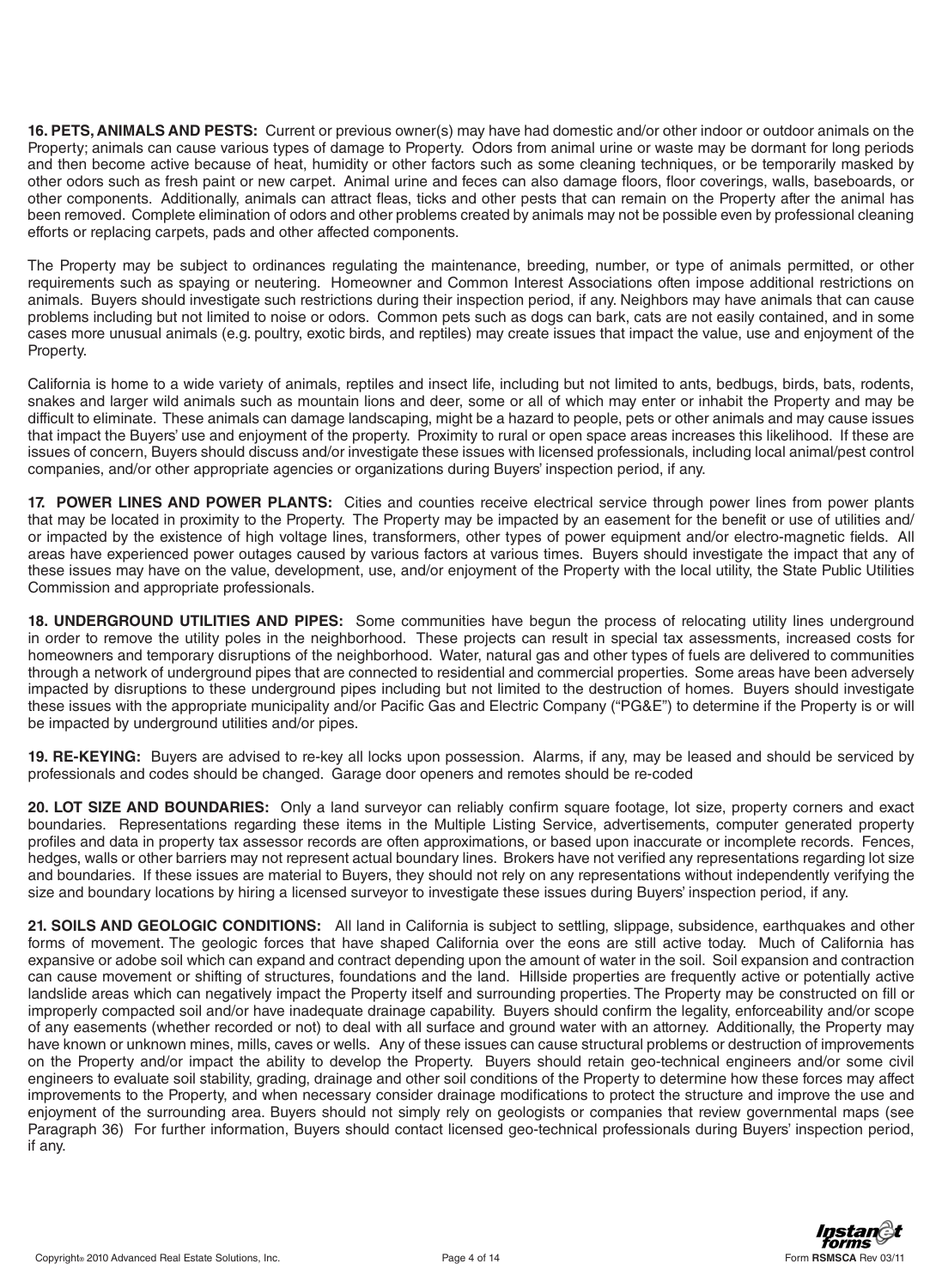**22. EASEMENTS, ENCROACHMENTS, PUBLIC TRAILS, ACCESS RIGHTS, PRIVATE ROADS & MAINTENANCE AGREEMENTS:**  Sellers need to disclose all known facts relating to the location, existence, maintenance and/or other obligations of any easement, access right, shared or private road/driveway, shared or private well systems and components, public trails and/or any possible encroachments affecting the Property. Buyers should investigate these issues by having a real estate attorney evaluate all relevant documents, whether recorded or not.

Some communities have created and maintain public trail systems which abut private residences. Trails may be used by pedestrians, bicyclists, horseback riders and other animals; as such, the proximity of public trails may impact the value, development, use and/or enjoyment of the Property.

Only a surveyor can confirm the exact location of easements, trails, shared or private roads/driveways and/or encroachments. There may be unrecorded easements, access rights, encroachments and other agreements affecting the Property that may not be known by the Sellers or cannot be determined by a survey and/or a title search. Representations regarding these issues in the Multiple Listing Service, advertisements, or plotted by a title company are often approximations, or based upon inaccurate or incomplete records.

The use or maintenance of the Property or other property(s) by Sellers or others may or may not establish an actual easement, access right, shared or private road, driveway, maintenance obligation or encroachment. Where no written agreement exists to establish a perceived use or obligation, Buyers should have these issues evaluated by a real estate attorney. Brokers have not verified any representations made by third parties regarding any matters indentified in Paragraph 22.

**23. VIEWS AND VIEW ORDINANCES:** Views from the Property may be affected by weather conditions, future development, growth of trees and vegetation on other properties and the use of any property within the line of sight of the Property. Buyers should review any Covenants, Conditions and Restrictions, government ordinances or regulations, or any other documentation which may impact views. Buyers should also contact neighboring property owners, government agencies, architects and homeowner associations, if any, during Buyers' inspection period, if any, to evaluate any issues that might impact the view. Brokers have not verified the ability to preserve existing views. Some cities and counties have view ordinances to protect existing views which may limit the planting of new trees, restrict the height of tees and limit future construction. Properties that are subject to a view easement may be required to maintain their landscaping so as to prevent any unreasonable obstructions to the views of other property owners. Certain trees that are part of the natural habitat may be exempt from these local ordinances. Often a view property will have recently trimmed trees and shrubs revealing the view; maintaining that view could entail not only trimming foliage on the Property, but may also involve enlisting the cooperation of their neighbors to keep their foliage trimmed, possibly at Buyers' expense. Cities and counties do not often take an active role in these issues; rather they tend to encourage private resolution of such disputes. Each municipality has a slightly different mechanism for handling these situations, and Buyers should review the applicable Municipal or County Code/Ordinance during Buyers' inspection period, if any.

**24. TREE ORDINANCES:** Several municipalities have enacted ordinances to regulate and control the removal of trees in any given area. Some cities have identified Heritage or other significant trees that must be protected or preserved in certain areas. Permits may be required to cut down, destroy, remove or relocate designated trees. Buyers should read any applicable tree preservation ordinances, check with relevant governmental entities and consult with an arborist during their inspection period, if any, to determine the health of trees and whether or not any special action can or must be taken with respect to any trees on the Property. Brokers cannot determine the health of trees and/or whether or not any tree is subject to any particular tree preservation ordinance. The City of San Jose requires Sellers to make specific disclosures to Buyers regarding street trees on a separate form prior to the sale of residential property. If the Property is in the City of San Jose, Buyers should not close escrow without receiving the Sellers' Street Tree Disclosure form.

**25. LAND LEASE:** Some developments are built on leased land which means: (a) Buyers will not own the land; (b) the right to occupy the land will terminate at some future time; (c) the cost to lease the land may increase in the future; (d) Buyers may not be able to obtain insurance; (e) the ability to obtain or the cost of initial and future financing of the Property may be impacted; and (f) the value, development, use and enjoyment of the Property may be impacted . This list may not identify all issues. Buyers should obtain a copy of the Land Lease and discuss the practical and legal implications of owning a home on leased land with their own attorney or other appropriate professionals.

**26. BUILDING PERMITS, ZONING AND CODE COMPLIANCE:** Any structure, or portion thereof, on the Property, including the original building, any addition, modification, remodel, repair, improvement or second unit may have been built without permits, not according to building codes, and/or in violation of zoning laws and/or may not legally be used or occupied as contemplated by Buyers (collectively referred to as "nonconforming"). The existence of a nonconforming improvement may have a negative impact on appraised value, ability to obtain financing, require a retrofit, impact habitability, preclude insurance coverage and/or result in fees, penalties and government enforcement actions. In some cases, nonconforming improvements may be subject to removal by local governmental agencies including building, planning, zoning, environmental health, and code enforcement. Nonconforming or illegal rental units may be required to be vacated and possibly torn down. It might not be possible to legalize and/or bring such nonconforming improvements up to current code because of zoning or permit issues and/or other legal or regulatory limitations. Even if a nonconforming improvement was built according to the then-existing code or zoning requirements, it may not be in compliance with current building standards or local zoning. As such, commencing any new construction or remodeling projects may not be possible or may require bringing nonconforming improvements into compliance with current requirements. It is also possible that local law may not allow nonconforming improvements that now exist to be rebuilt in the event of damage or destruction. While Sellers are obligated to disclose any known nonconforming improvements, Sellers may not be aware of all noncompliant or illegal improvements or uses especially those that were made prior to the Sellers' ownership of the Property.

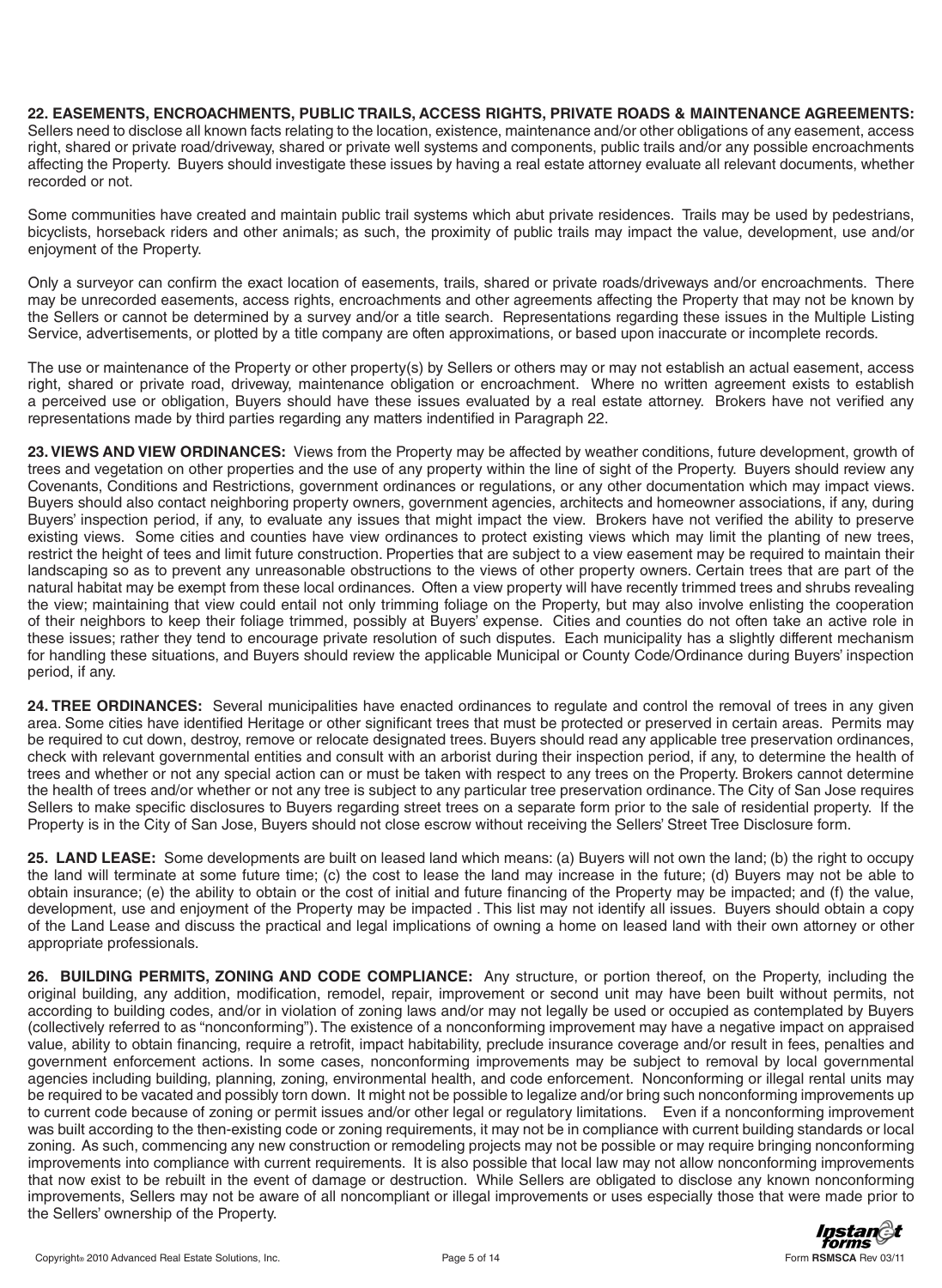Buyers are strongly urged to investigate the status of all possible nonconforming improvements by reviewing all files maintained by any governmental agencies for the Property including those listed above as well as obtaining the advice of contractors, architects, engineers or other professionals to verify the actual status of all permits, legal requirements and the effect of such requirements on past, current and future use of the Property, its development and size limitations during the Buyers' inspection period, if any. Brokers are not required by law to inspect public records and cannot determine the legal status of improvements based solely on their required visual inspection of the Property. Brokers have not verified any of the issues detailed in Paragraph 26 and thus cannot determine the ability of Buyers to change or develop the Property.

**27. FUTURE REPAIRS, REPLACEMENTS AND REMODELS:** Various governmental agencies impose limitations and restrictions regarding house size, configuration, design, materials and/or development of the Property. Replacement or repairs of certain systems or remodels of portions of Property may trigger requirements that homeowners comply with laws and regulations that either come into effect after Close of Escrow or are not required to be complied with until the replacement, repair or remodel has occurred. Permit or code requirements or building standards may change after Close of Escrow, resulting in increased costs to repair existing features or the inability to make any future repair, replacement, remodel or addition to the property. Changes to state and federal energy efficiency regulations impact the installation, replacement and some repairs of heating and air conditioning units (HVAC). State regulations require that when installing or replacing HVAC units, duct work must be tested for leaks in some coastal areas. Home warranty policies may not cover such inspections or repairs. For further information on any of these issues, Buyers should obtain the advice of contractors, architects, engineers or other professionals and investigate with the appropriate governmental agency (e.g. building, planning, zoning, environmental health, code enforcement), and/or the California Energy Commission's website http://www.energy.ca.gov/title24/changeout during Buyer's inspection period, if any.

Many people use unlicensed repair people to save money. However, using unlicensed repair people may create problems because they may not be qualified to do the work, they may not know all of the legal requirements for performance of that work, they may not have insurance, performance bonds or other means to enable them to financially stand behind the work performed.

Brokers have not verified any of the issues detailed in Paragraph 27 and thus cannot determine the ability of Buyers to change or develop the Property or the quality of work that has or will be performed by any repair people.

**28. SMOKE DETECTORS:** Some cities or counties may require a smoke detector inspection by a qualified inspector prior to the transfer of title Fire departments vary from District to District. Sellers and Buyers should contact the appropriate governmental agency and all applicable regulators regarding the type, number and/or location of smoke detectors. Buyers need to determine if an inspection or additional documentation is needed to certify proper installation and operation of the smoke detectors as well as the impact that these issues may have on the value, use, enjoyment or development of the Property.

**29. EPA REQUIREMENTS FOR PRE-1978 HOUSING:** Beginning October 1, 2010, U.S. Environmental Protection Agency (EPA) regulations require, among other things: (a) that contractors be certified before performing work in homes built before 1978, (b) the use of lead-safe practices and other actions aimed at preventing lead poisoning, and (c) that property owners who wish to renovate, repair, or prepare surfaces for painting in pre-1978 rental housing or space rented by child-care facilities must, before beginning work, also be certified and follow the lead-safe work practices required by EPA's Renovation, Repair and Remodeling rule. For further information, contact the U.S. EPA's Lead Information Center at 1-800-424-LEAD [5323], or go to: http://www.epa.gov. See also Paragraph 41 of this Advisory.

**30. HISTORICAL DESIGNATION, COASTAL COMMISSION, AND OTHER RESTRICTIONS ON IMPROVEMENTS AND LAND USE:**  The Property may be designated as a historical landmark, protected by historical conservancy, subject to an architectural or landscaping review process, within the jurisdiction of the California Coastal Commission or other government agency, or subject to a contract preserving use of all or part of the Property for agriculture or open space. Specific structures, sites, trails, roads and natural features may be identified in a General Plan or local Specific Plan as requiring special treatment. If the Property is so designated then there may be restrictions on Buyers' ability to retain existing features of the Property, develop, remodel, improve, build or rebuild any of the structures and/or remove or trim trees or other landscaping. Buyers should investigate these issues during Buyer's inspection period, if any, by contacting the applicable governmental entities.

**31. RETROFIT, SAFETY & SECURITY REQUIREMENTS:** State and/or local laws may require installation of barriers, access alarms, self-latching mechanisms and/or other measures to decrease the risk to children and others of existing swimming pools and hot tubs. State and/or local law may require the installation of certain locking mechanisms on doors and window bars, operable smoke and carbon monoxide detectors, bracing or strapping of water heaters, and completion of a corresponding written statement of compliance that is delivered to Buyers. Some local governments may impose additional retrofit standards, including, but not limited to, installing low-flow toilets and showerheads, gas shut-off valves, spark arresters and tempered glass. Unless specifically agreed in the Purchase Contract, the Property may not be in complete compliance with applicable requirements. To determine the retrofit requirements for the Property, consult with the appropriate government agencies; to determine the extent to which the Property complies with such standards, and the costs, if any, of compliance consult licensed construction professionals.

**32. RENTAL PROPERTY:** Some cities and counties impose restrictions that limit the rent that can be charged to a tenant, the maximum number of tenants who can occupy the property and the right of the landlord to terminate a tenancy and the costs to do so. Buyers should investigate the issue with the appropriate governmental authority and/or an attorney during Buyers' inspection period, if any.

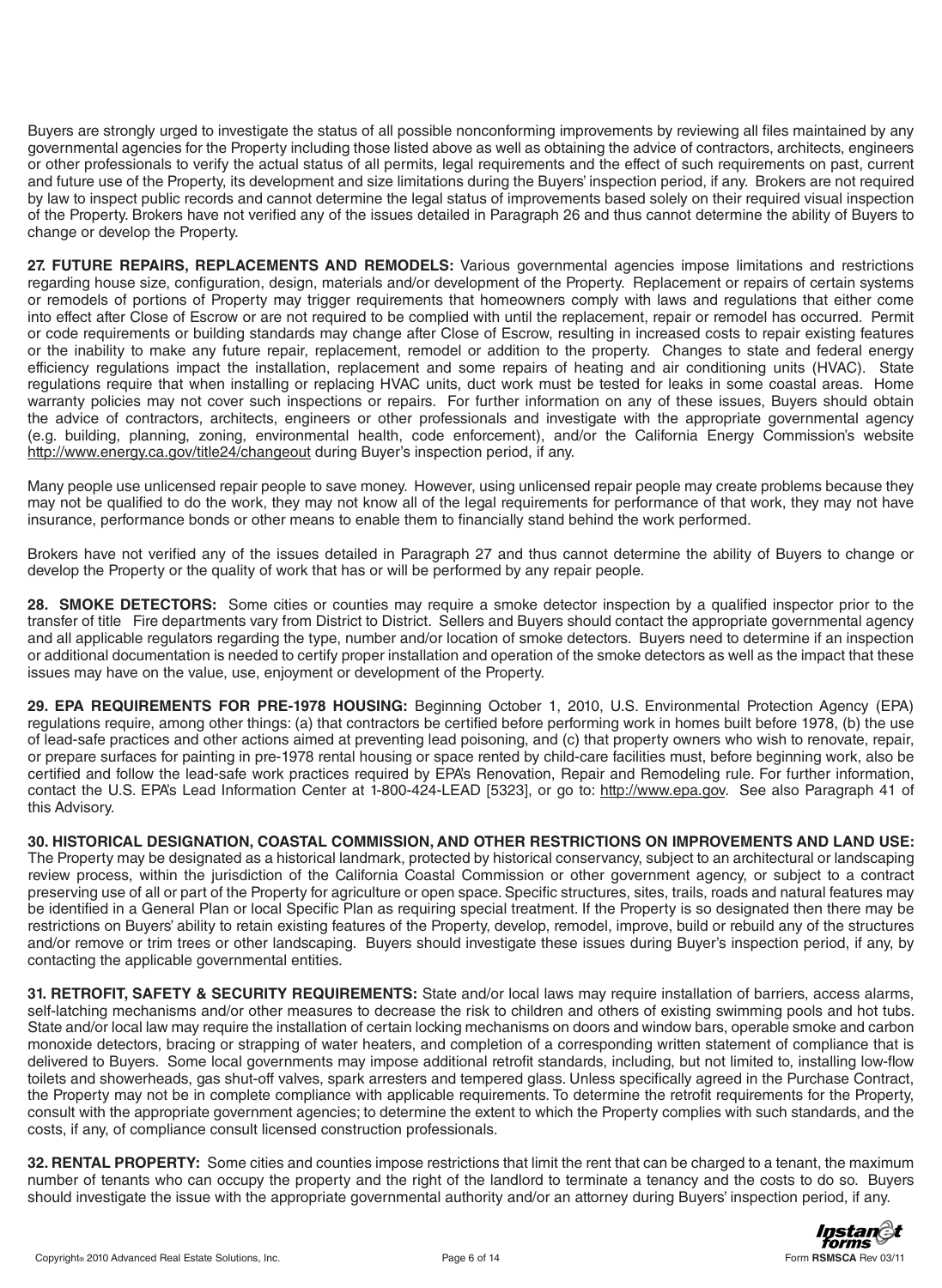**33. 1915 BOND AND MELLO-ROOS COMMUNITY AND OTHER FACILITIES DISTRICTS:** The Property may be subject to an improvement bond assessment under the Improvement Bond Act of 1915 and/or a levy of a special tax pursuant to a Mello-Roos community facilities or other district.The existence of Mello-Roos and 1915 Bond districts will be reported in a report by a Natural Hazard Disclosure (NHD) company. Most other assessment districts will be reported in the Preliminary Report from the title company. Still others may be disclosed by Sellers or local disclosure. Sellers are generally required to make a good faith effort to obtain a disclosure notice from any local agency collecting such taxes and deliver such notice to Buyers.The responsibility for prorating or paying taxes and assessments should be determined as part of the negotiations for the Purchase Agreement.

## **34. NOTICE OF YOUR "SUPPLEMENTAL" PROPERTY TAX BILL: Pursuant to Civil Code § 1102.6(c), Seller or Seller's agent is required to provide the following "Notice of our "Supplemental" Tax Bill" to the Buyer.**

"California property tax law requires the Assessor to revalue real property at the time the ownership of property changes. Because of this law, you may receive one or two supplemental tax bills, depending on when your loan closes.

"The supplemental tax bills are not mailed to your lender. If you have arranged for your property tax payments to be paid through an impound account, the supplemental tax bill will not be paid by your lender. It is your responsibility to pay these supplemental bills directly to the Tax Collector.

"If you have any questions regarding this matter, please call your Tax Collector's Office."

Although this statutory Supplemental Tax Bill Notice refers to a loan closing as a trigger, it is actually the change of ownership which triggers this reassessment. Therefore, the Property can be reassessed even if there is no loan involved in the purchase of the Property. The Purchase Agreement may allocate supplemental tax bills received after the Close of Escrow to the Buyer. For further information concerning these matters, Buyer should contact the County Assessor or Tax Collector. Parcel and other types of taxes may be added and/or increase over time.

**35. FIRPTA/CALIFORNIA WITHHOLDING:** Federal law requires Buyers to withhold and remit to the Internal Revenue Service 10% of the purchase price if a Seller is a non-resident alien, unless an exemption applies. Sellers may avoid withholding by providing Buyers with a statement of non-foreign status. The statement must be signed by each Seller under penalty of perjury and include each Seller's taxpayer identification number or by having a Qualified Substitute such as the escrow holder, state under penalty of perjury that the Substitute has the required taxpayer identification information. Buyers can also avoid the federal withholding requirement if the Property price is \$300,000 or less and the Buyers sign an affidavit stating that the Buyers intend to occupy the Property as a principal residence.

California law requires that Buyers withhold and remit to the California Franchise Tax Board 3 1/3% of the purchase price unless the Sellers sign an affidavit that the Property was the Seller's (or the decedent's if a trust or probate sale) principal residence or that the sales price is \$100,000 or less or another exemption applies. Exemptions from withholding also apply to legal entities such as corporations, LLCs, and partnerships. Brokers cannot give tax or legal advice. Buyers and Sellers should seek advice from a CPA, attorney or taxing authority.

**36. NATURAL HAZARDS DISCLOSURE:** Unless exempt, Sellers must disclose known natural hazards on the Natural Hazards Disclosure Statement ("NHDS") form. Sellers generally retain the services of a third party Natural Hazards Disclosure ("NHD") company to review public records and maps to provide that information to Buyers. Even if a Seller is exempt or is otherwise not required to provide the NHDS, Buyers should still obtain a report from an NHD company regarding the natural hazards which could affect the use and development of the Property. Some NHD companies provide information based upon federal, state, county and local sources, but these sources are not always consistent with each other, the maps relied upon may change over time, and the thoroughness of the report may vary depending upon the company chosen and/or the cost of the report. Buyers should carefully review all of the sources relied upon in the NHD report. Not all NHD companies use the same sources and/or some do not include all of the local information. Buyers should not rely exclusively on the NHDS or the accompanying NHD reports for all information regarding natural hazards which may affect the Property. Buyers who have questions about any NHD reports should contact the NHD Company that issued that NHD report. Although some NHD providers are licensed geologists, they are not conducting a geological examination of the Property. Buyers should have the actual Property inspected by a licensed geologist, geotechnical engineer, or other licensed professionals to evaluate the past and current condition of the Property, so as to assess its value, future use and development. Brokers are not qualified to determine the location or extent of natural hazards and/or to explain the contents of NHD reports.

**37. GEOLOGIC HAZARDS:** California has experienced earthquakes of varying sizes and frequency. There is always a potential for future earthquakes. Earthquake damage may not be discoverable by Buyer's or Broker's visual inspection. Inspection by a licensed structural engineer is strongly recommended to determine the structural integrity and safety of all improvements on the Property. If the Property is a condominium, or located in a planned unit or common interest development, Buyers should contact the Homeowners' Association regarding earthquake repairs and retrofit work. Buyers are encouraged to obtain and read the pamphlet entitled "The Homeowners Guide to Earthquake Safety". If the home was built prior to 1960, Sellers may be required to complete a questionnaire within that state pamphlet. If the Property was build before 1975 and contains structures built with masonry or precast (tilt up) concrete walls, then Sellers must provide Buyers with a pamphlet entitled "The Commercial Property Owner's Guide to Earthquake Safety". Many

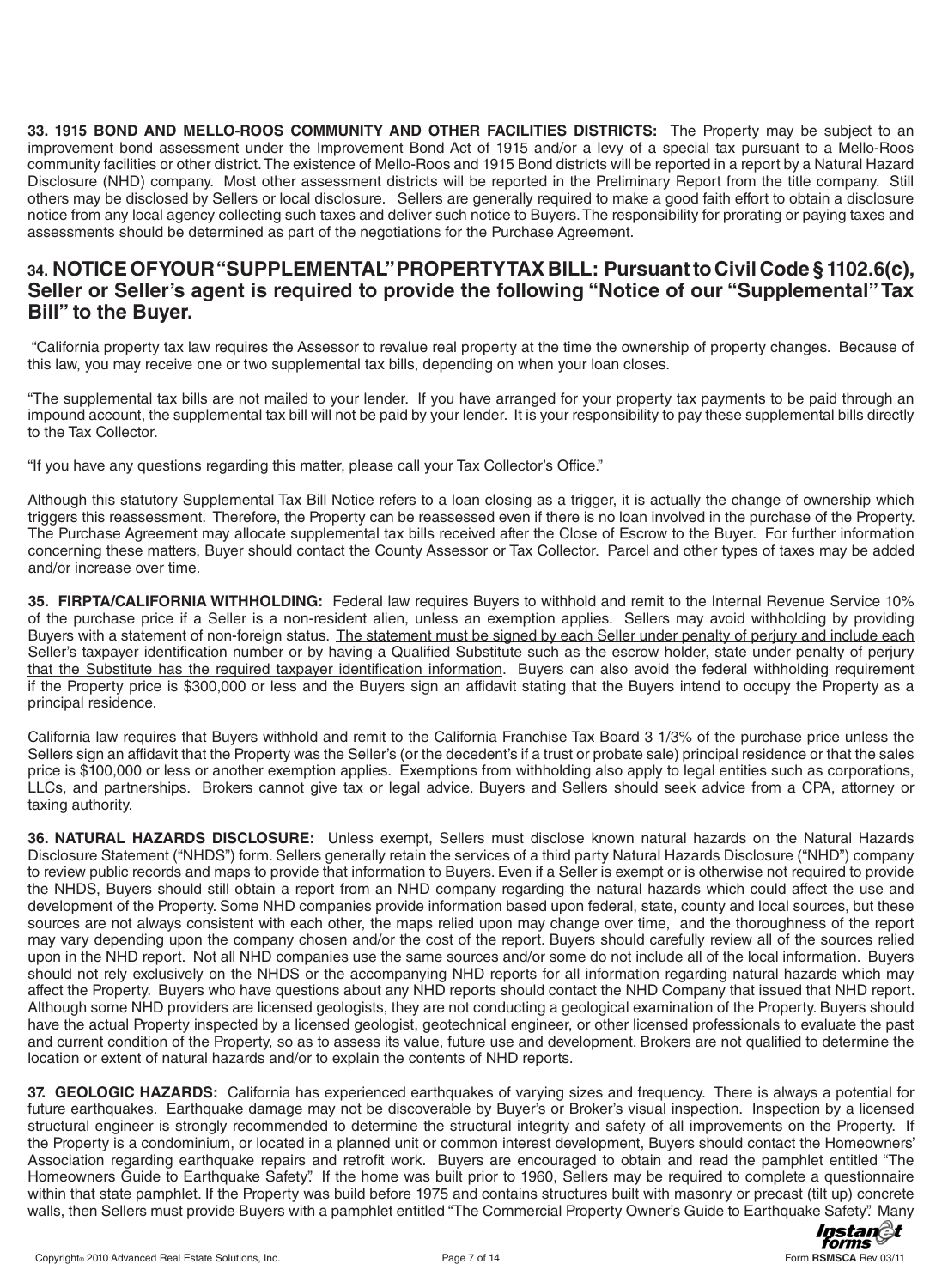areas have a wide range of geologic problems and numerous studies have been made of these conditions. Some of this information is available for review at city and county planning departments. Buyers should review public maps and reports and/or obtain a geologist's inspection report rather than relying solely on the NHDS (see Paragraph 36). Buyers may be able to obtain earthquake insurance; Sellers who agree to provide financing should also consider requiring Buyers to obtain such insurance.

**38. EARTHQUAKE FAULT ZONES AND SEISMIC HAZARD ZONES:** California law requires the delineation and mapping of "Earthquake Fault Zones" along known active faults and "Seismic Hazard Zones". Affected cities and counties must regulate construction projects within these zones. Improvement of affected properties may be subject to the findings of a geological report prepared by a registered California geologist. However, earthquakes and seismic hazards may occur outside designated zones. For further information, Buyers should make independent inquiries of any research company retained by Sellers (see Paragraph 36) or with appropriate government agencies concerning the use and improvement of the Property during the Buyers' inspection period, if any.

**39. FIRE HAZARDS/ZONES:** Fires annually cause the destruction of many properties in California. Due to climate and topography, certain areas have higher risks of fires than others and certain fire hazard zones are reported in the NHDS (see Paragraph 36). Certain types of materials used in home construction create a greater risk of fire than others. However, there is a potential for fires even outside designated zones. For further information, Buyers should contact the local fire department as well as Buyers' insurance agent regarding the risk of fires during Buyers' inspection period, if any.

**40. FLOOD HAZARDS/ZONES:** The National Flood Insurance Program identifies flood plain areas and establishes flood-risk zones within those areas which are shown on the NHDS (see Paragraph 36). That Program mandates flood insurance for properties within high-risk zones if loans are obtained from a federally-regulated financial institution or are insured by any agency of the United States Government. The extent of coverage and costs may vary. However, there is potential for flooding even outside designated zones. For further information, Buyers should consult their lender, insurance agent and/or the Federal Emergency Management Agency (FEMA) during Buyers' inspection period, if any.

**41. ENVIRONMENTAL HAZARDS:** The presence of certain environmental hazards such as lead-based paint and other lead contamination, asbestos, formaldehyde, radon, methane, other gases, fuel oil or chemical storage tanks, contaminated soil or water, hazardous waste, waste disposal sites, electromagnetic fields, nuclear sources, urea formaldehyde, and/or other conditions and materials may adversely affect the Property and may cause health problems to people and animals. Buyers should have qualified experts inspect the Property for existing and potential hazards during Buyer's inspection contingency period. Not all inspectors are licensed and licenses are not available for all types of inspection activities. Buyers and Sellers should also read the pamphlets entitled, "Residential Environmental Hazards; A Guide for Homeowners, Homebuyers, Landlords and Tenants", and "Protect Your Family from Lead in Your Home."

**42. MOLD:** Mold is one type of environmental hazard. The presence of toxic and/or non-toxic mold, fungi, mildew and other organisms (collectively referred to as "Mold") may adversely affect the Property. Current information indicates that some types of Mold may cause severe health problems for certain individuals, but not everyone. Not all Molds are detectable as part of a visual inspection by a Broker or even a professional whole house inspector. It is also possible that the Property could have a hidden Mold problem that is unknown to the Sellers. The only way to provide any reasonable assurance that the Property does not have a Mold or other health hazard problem is to retain the services of an environmental expert to conduct specific tests at the Property. These tests customarily consist of an interior and exterior examination for airborne spores and a carpet test but other procedures may be necessary. Any visible Mold should be professionally evaluated. Brokers have not and cannot verify whether there is or is not any type of health hazard.

All Buyers should consider having a specific Mold test performed by an environmental professional as either a separate investigation or an add-on to their whole house inspection. This is especially necessary if a Buyer has a known problem with Mold and/or if any, of the inspection reports or disclosure documents indicates that there is evidence of past or present moisture, standing water or water intrusion at the property since most Mold thrives on moisture. All inspections, including those to detect Mold, should be completed during Buyers' inspection period. Any waiver or failure on the part of Buyers to complete and obtain all appropriate tests, including those for Mold, is against the Brokers' advice.

**43. UNDERGROUND STORAGE TANKS (UST):** Many homes may have or have had an Underground Storage Tank ("UST") for the fuel oil that fired the Property's furnace or for storage of gasoline or oil. As natural gas became the standard fuel for home furnaces, virtually all of the old furnaces were replaced. However, many UST remain buried on some properties and cannot be detected as part of a visual inspection. The California State Water Resources Control Board regulates all residential USTs in California. The licensing, inspection and regulation of residential USTs is currently not required if the tank is less than 750 gallons and was used for fuel oil only. However, this does not guarantee that any given Property would be exempt from abatement if a UST is discovered. Each municipality has different regulations concerning USTs that may include tank removal and soil cleanup of any toxic material that may have leaked from the UST. For further information contact the Public Work Department, Building Department and/or Fire Department for the Property.

**44. GOVERNMENTAL SERVICES:** Economic and other political factors may impact the cost, nature and extent of available governmental services including but not limited to law enforcement, fire protection, postal service and/or public works. Buyers should investigate the impact that these issues may have on the value, development, use and enjoyment of the Property during their inspection period, if any. Brokers have not verified the issues in Paragraph 44.

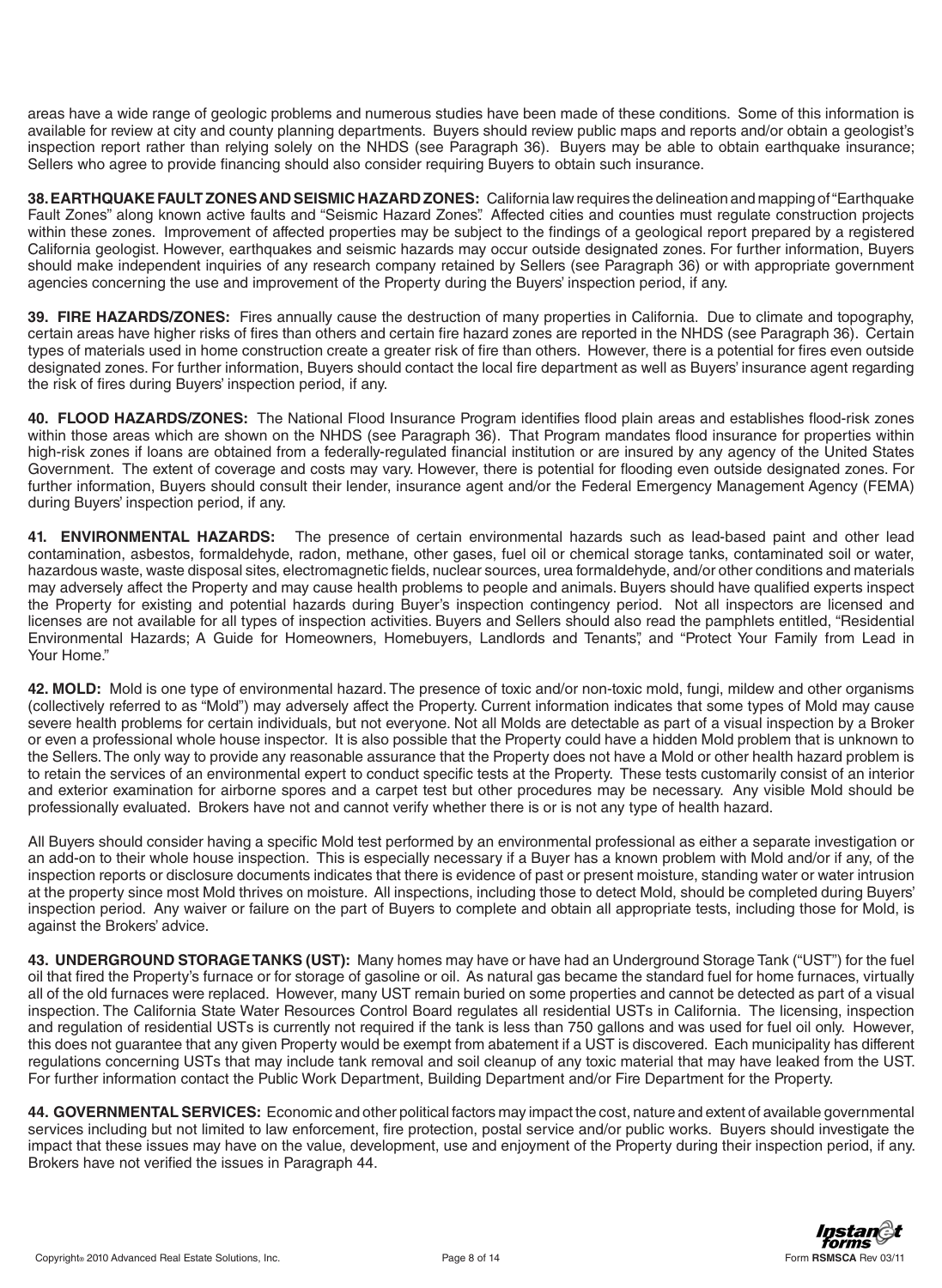**45. SCHOOLS:** The neighborhood school(s) normally serving the Property may not have space available in the current or upcoming school years and some schools may be impacted by busing, overcrowding, financial cutbacks, academic achievement difficulties and/ or other issues. Each school district has its own rules regarding school assignments and these rules may change at any time with little notice. Buyers should thoroughly investigate these and other issues with local school districts during Buyers' inspection period, if any.

**46. NOISE:** Noise levels and types of noise that bother one person may be acceptable to others. These include, but are not limited to, various types of trains, buses, light rail, BART, freeways, nearby industry, neighbors, animals and other causes. The Bay Area is also served by three international airports, several municipal and private airports and Moffett Field. Aircraft fly over virtually all residential areas creating noise levels that vary depending upon the aircraft type, size, altitude, time of flight, weather conditions and on the Property's proximity to flight paths and airports. Local amenities, facilities and services which add to the richness of the community may also produce noise at various times including but not limited to the Shoreline Amphitheater, Paul Masson Winery, Montalvo Center for the Arts, Great America, schools, parks and ball fields. Buyers should visit the Property at various days and times to personally determine noise levels; Buyers should also contact the respective transportation agencies to determine whether potential noise levels are acceptable to Buyers and/or will impact the value, development, use and enjoyment of the Property.

**47. FREEWAYS, HIGHWAYS AND STREETS:** The ability to travel on public roads varies greatly due to construction, weather, traffic congestion, and other factors such as peak travel times. There are a variety of public and private events and venues that can adversely impact travel during these activities and/or the value, development, use and enjoyment of the Property. Buyers should investigate their transportation needs during their inspection period, if any,

**48. TRAINS AND BART:** Cal-Train operates commuter trains from San Jose to San Francisco which run daily through and make various stops in Santa Clara and San Mateo Counties. A Union Pacific train also runs between San Jose and Cupertino several times a week. There are also freight trains which operate at various times of day and night in both counties. The Bay Area Rapid Transit district operates trains in multiple counties. The presence of any type of train, their tracks and/or train stations, may create noise, impact local streets and may also impact the value and desirability of some property. Under regulations issued by the Federal Railroad Administration, these trains must produce a distinct, separate, sequential blast at various grade crossings (where a street crosses the tracks) and whenever a train engineer sees a trespasser near the tracks. To comply with those regulations, Cal-Train has temporarily relocated their horns onto the top of the locomotives which has increased the volume and range of the sound. Cal-Train is attempting to balance neighborhood noise concerns with the required safety regulations. The ultimate impact of any type of train on the Property or Buyers is subjective in nature. Buyers are advised to investigate this issue during their inspection period, if any, to determine the potential impact of any of these issues. For more information, go to http://www.caltrain.org; http://www.bart.gov.

**49. HIGH-SPEED RAIL:** On November 5, 2008, California voters approved Proposition 1A authorizing funding of a high-speed rail transportation system linking various cities in the State. Both the location of the proposed train system and the possible effect that the construction and operation of that system will have on residential areas has been the subject of concern and debate. Some news reports have indicated that, depending upon the location of the high-speed rail system, it may have a negative effect on some properties in the San Francisco Bay Area. It is anticipated that construction is likely to begin as early as 2011. Precisely what impact, if any, the proposed high-speed rail transportation system will have on the Property or Buyers is unknown either before, during or after construction and is subjective in nature. Brokers are not experts in this area and Buyers are advised to satisfy themselves with regard to this issue during their inspection contingency period. The California High-Speed Rail Authority ("Authority") is the entity that is responsible for planning, constructing and operating that high-speed rail system. Buyers can obtain more information about the proposed high-speed rail system by contacting the Authority or online at http://www.cahighspeedrail.ca.gov.

**50. INSURANCE:** Buyers should consult an insurance broker during Buyers' inspection period, if any, to determine the cost of homeowners' insurance, the types of available coverage and any restrictions that the carrier may impose. Some insurance companies may impose conditions such as complying with retrofit requirements, such as installation of safety glass, fireplace spark arrestors and a gas shut-off valve. (The fact that an insurance company may require these repairs does not necessarily mean that a Seller is obligated to make the repairs required by the insurer.) Insurance coverage for certain high fire risk, hillside, oceanfront and brush properties may only be available from the California Fair Plan; coverage may be limited but the cost of this insurance may be increased. Buyer's own insurance agent should be consulted during Buyer's inspection contingency period regarding the availability of coverage under the California Fair Plan and the length of time it may take for processing a California Fair Plan application. Flood insurance may also be required from the National Flood Insurance Program (see Paragraph 40). If the Property is a condominium or part of a common interest development, the Homeowners' Association may provide some insurance coverage for the common area and/or units, but the Homeowners' Association may not provide coverage for the individual units or the homeowners' personal belongings. Buyers should ask for a copy of the Homeowners' Association Insurance Certificate and provide that to their own insurance broker to insure that adequate coverage is provided. Buyers should also consider asking that Sellers order a C.L.U.E. report to provide a 5 year history of past insurance claims on the Property.

Some insurance companies have stopped writing homeowner's insurance policies in California as well as in other states as a result of the increase in Mold claims. Many insurance companies will not write a homeowner's policy on a home that has had any Mold or water intrusion claims within the last five years. Obtaining homeowner's insurance may be difficult, if not more expensive, where either the seller or the buyer has made a mold and/or water intrusion claim within the last five years. Buyers should assure themselves that homeowner's insurance can be obtained on the property during their inspection and/or insurance investigation.

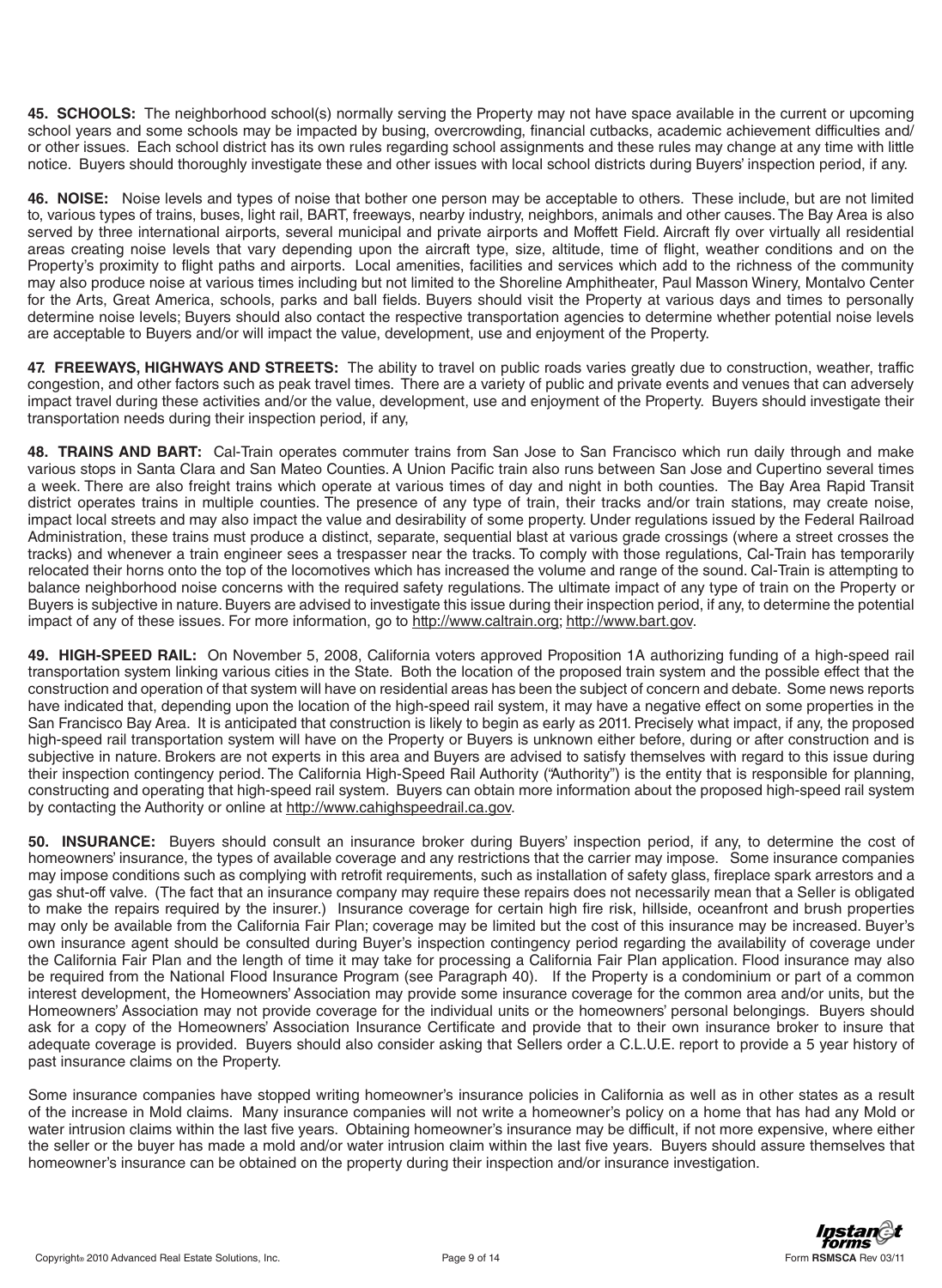**51. HOME WARRANTY:** Buyers and Sellers can purchase home warranty plans covering various systems of the Property both before and after the Close of Escrow. Sellers can obtain coverage for the Property during the listing period. For an additional premium, an upgraded policy providing additional coverage for air conditioning, pool, spa, appliances, well and other features may be purchased. Home Warranties do not cover every aspect of the Property and may not cover pre-existing conditions, upgrades for repairs required by state or federal laws. Buyers should review the availability of various home warranty plans during Buyers' inspection period, if any.

**52. COMMON INTEREST DEVELOPMENTS:** Buyers are advised that if the Property is a condominium, or is located in either a planned unit development or common interest subdivision, there will probably be a Homeowners' Association ("HOA") as well as governing documents that may control the individual Properties and the common area. HOA rules and regulations may limit Buyers' use and enjoyment of the Property. Failure to follow HOA rules and regulations may cause the HOA to impose fines, liens and/or take other legal action against a homeowner. HOA rules may include limitations on interior and exterior unit modifications, including but not limited to design, landscaping, color choices, types of floor and/or wall materials, installation of TV antennae and/or satellite dishes and fencing. HOAs often impose limitations on the ability to rent the Property, use of guest, assigned or restricted parking, noise levels, use of pool, fitness equipment and other common area amenities. HOAs may also regulate having visitors, conducting home businesses, use of storage facilities, number and size of pets, storing RVs, trailers and/or inoperative vehicles, vehicle maintenance activities, use and location of basketball hoops and other sports equipment , placement, size and purpose of signs and other regulations.

Under California law, the Sellers must provide a list of specific documents regarding the operation and financial condition of the HOA to Buyers. Buyers should carefully examine all of these documents and compare the documents received with the list of required disclosures as detailed on the PRDS Request for Homeowner Documents or the California Association of REALTORS® Homeowner Association Information Request forms. If any HOA document(s) are missing, out of date or incomplete, Buyers should send a written request to Sellers asking for the missing documents or a written explanation as to why the document(s) were not provided. Sellers should order the required documents directly from the HOA, using one of the request forms above rather than relying on documents already in Sellers' possession, whether received from any on-line service or outdated documents from an earlier transaction.

Buyers should carefully review the HOA's financial condition including current dues and assessments, as well as pending or contemplated increases. Buyers need to understand that upon becoming part of an HOA makes them financially liable for their proportional share of the HOA's Reserve Account (money set aside for the maintenance, repair, and replacement cost of all the physical components of the common area of the complex). Buyers should compare the amount of money actually set aside in reserve by the HOA verses the amount of money that should have been set aside in reserve. Buyers should retain the services of experts, such as attorneys, accountants or others who specialize in reviewing HOA documents, to determine the adequacy of the reserves and other financial issues relating to the association. Brokers have no expertise in this area.

Many Common Interest Developments have been involved in, are presently involved in or are contemplating litigation regarding the design, construction, maintenance and/or physical condition of all or a part of the Development. Whether or not these lawsuits are successful, litigation is expensive and the cost of such legal actions may seriously impact the adequacy of the HOA reserves as well as the amount of current or future HOA fees and/or special assessments. If the Property has had past, current or is considering litigation in the future, Buyers are advised to seek advice regarding these issues from a qualified real estate attorney during the Buyers' inspection period, if any.

If the HOA provides assigned or allocated parking spaces. Buyers should investigate for themselves whether or not the space is adequate to park the Buyers' vehicle(s) in the assigned space by actually parking in that space. Actual assigned or allocated parking and storage spaces may be in conflict with the spaces described in a Condominium Map or in the Preliminary Report issued by a Title Company. Buyers should confirm that the parking and storage spaces that are actually being transferred to the Buyers are the same ones that are designated in the recorded documents and that those space(s) are acceptable for the Buyers' intended needs and uses.

**53. PRIVATE TRANSFER FEE:** Sellers must disclose the existence of any Private Transfer Fee required in CC&Rs, deeds or other recorded documents. That disclosure must include the amount of the fee required, a description of how the fee is calculated, the entity that is to be paid the fee, the purposes for which the fee will be used, and the date or circumstances under which the obligation to pay the transfer fee expires, if any. Since a Seller may or may not have actual awareness of the existence of a Private Transfer Fee, Buyers should carefully examine any and all title documents to determine this issue.

**54. NON-CONFIDENTIALITY OF OFFERS:** Sellers or Sellers' representatives may not treat the existence, terms or conditions of any Buyers offer as confidential unless confidentiality is required by law, regulation, or a confidentiality agreement between the parties. Sellers and Buyers should carefully consider the relative need, value, advantage and disadvantage of requiring the execution of a confidentiality agreement as a precondition to submittal of an offer in consultation with a real estate attorney early enough in time for the attorney to prepare a satisfactory confidentiality agreement (if any) and for it to be delivered to Broker prior to presentation of Buyers' offer.

**55. LIQUIDATED DAMAGES:** A liquidated damages clause enables Buyers and Sellers to set a cap on the maximum amount of damages that Sellers may recover if Buyers breach the Purchase Contract. The liquidated damages clause in a real property Purchase Contract needs to be separately initialed by both parties to be enforceable. For any deposit(s) put into escrow after the initial deposit to be subject to the liquidated damages clause, there must be a separately signed or initialed agreement made at the time of the subsequent deposit(s). If the Property contains 1 to 4 residential units, one of which the Buyers intend to occupy, California Civil Code §1675 limits the amount of deposit that is subject to the liquidated damages clause to a maximum of 3% of the purchase price. Even if

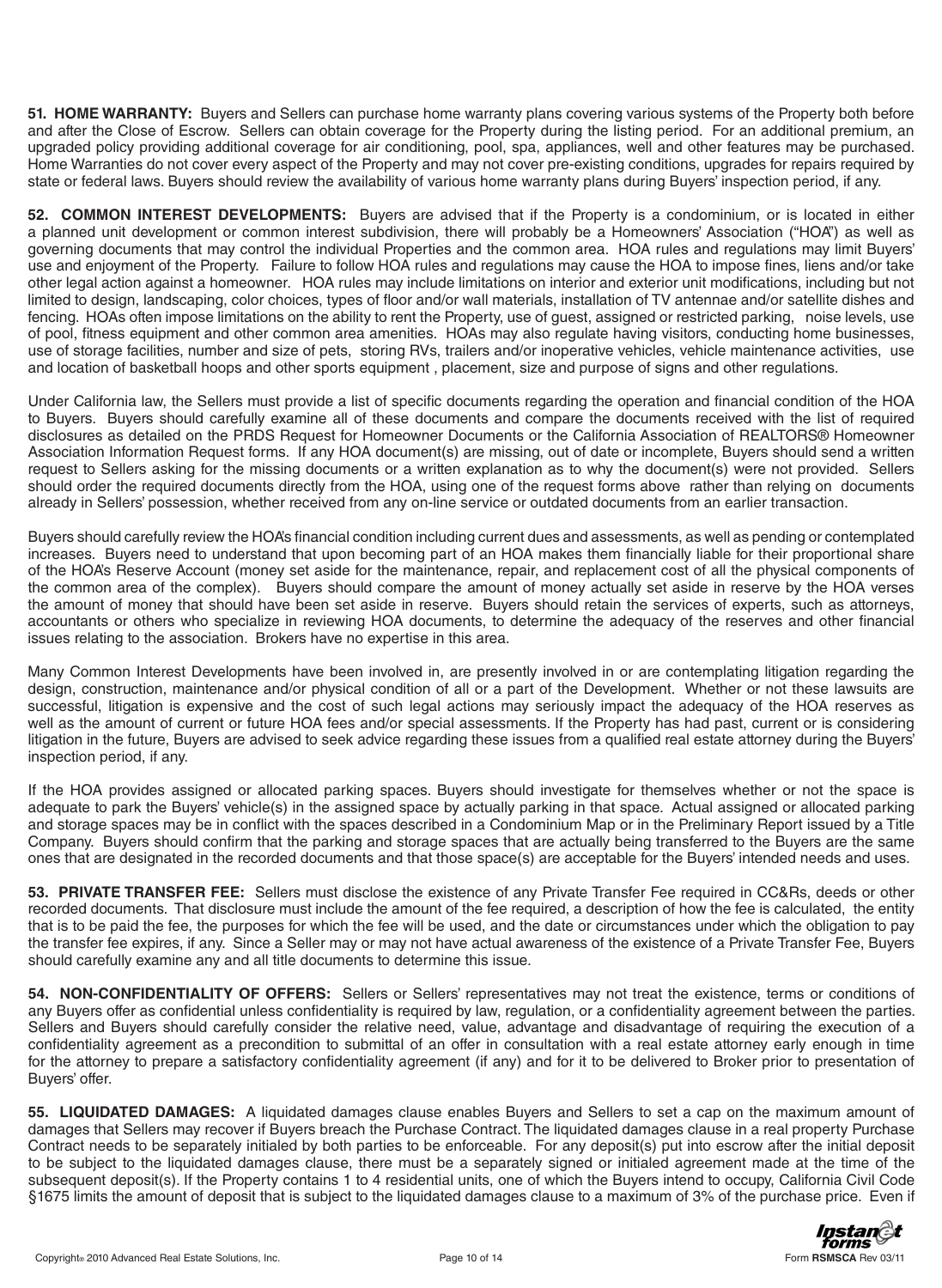Buyers and Sellers agree to include liquidated damages in the Purchase Contract and there is a breach of contract by the Buyers, the deposit will generally not be released by the escrow holder without mutually consistent written instructions from the Buyers and Sellers or a decision by a judge or arbitrator. Buyers and Sellers must decide on their own, or with the advice of legal counsel, whether to agree to a liquidated damages clause. Brokers cannot give legal advice regarding these matters.

**56. MEDIATION:** Mediation is a form of dispute resolution which involves hiring a neutral third party (the "Mediator") to facilitate informal discussions and negotiations with the goal of reaching a settlement of the dispute; the Mediator does not determine who is right or who is wrong. The Parties involved in the Mediation generally share in the cost of this confidential, non-binding process. If no settlement agreement is reached, either Party may pursue further legal action as provided in the Purchase Contract. A Party's failure or refusal to mediate before resorting to arbitration or judicial action may result in that Party losing the right to recover their attorney's fees even if he or she prevails. Which Parties should be involved in Mediation and/or who should serve as the Mediator are issues that need to be determined by an attorney. Brokers are not qualified to represent Buyers or Sellers in resolving disputes through mediation since Brokers cannot give legal advice to Buyers and/or Sellers.

**57. ARBITRATION:** Arbitration is a form of dispute resolution which involves hiring a neutral third party (the "Arbitrator") to render a formal decision as to who is right and/or what damages, if any, should be paid. Arbitration may be faster and less expensive than resolving disputes by litigation in court. The rules are usually less formal than in court; it is a private process that is not of public record however the arbitration process is best handled by attorneys who understand these issues. By agreeing to Arbitration the Parties give up their rights to a jury trial and appeal. Arbitrations decisions have been upheld even when Arbitrators have made a mistake as to the law or the facts of the case. If Parties agree to include an arbitration provision in their real property agreement(s), then any dispute arising out of those agreements (with some limited exceptions) must be submitted to binding arbitration. Buyers and Sellers must decide on their own, or with the advice of legal counsel, whether or not to agree to arbitration.

The Purchase Contract does not obligate the Brokers to participate in Arbitration even if Buyers and Sellers agree to use that forum; however, Broker may have the option to voluntarily agree to participate in Arbitration. Brokers cannot give legal advice regarding these matters to Buyers and/or Sellers.

**58. LEGAL ACTION:** Sellers should disclose to Buyers any known claim or legal action (litigation or arbitration) which affects the title or use of the Property, whether or not that claim or legal action is resolved. Buyers should consult with their attorney regarding the affect that any disclosed claim or legal action may have on the value, development, use and enjoyment of the Property.

## **REGIONAL ISSUES**

**59. LITIGATION BY OR AGAINST A CITY, COUNTY OR GOVERNMENTAL AGENCY:** Buyer should investigate whether there is any pending litigation or administrative claim that may affect the value, development, use and/or enjoyment of the property and/or impact the ability of the local community to provide necessary services. Check appropriate website.

**60. COASTAL CONDITIONS:** Property located near any coast lines may be subject to frequent strong winds, wind-driven rain, fog, salty sea air and mist, and direct sunlight, any of which, alone or in combination, can impact the condition of the land as well as prematurely age structures and personal property items exposed to the elements. Erosion, warping and cracking of surfaces, failed seals on dualpaned windows, loss of roof shingles, and water intrusion, among other problems, are not uncommon and thus coastal properties require regular, thorough maintenance. Buyers should investigate these conditions as well as the cost of increased maintenance and repairs that may be needed for any Property located in coastal areas.

The foghorn located at the El Granada breakwater is audible at times and at various sound levels in adjacent coastal communities, depending upon weather conditions and proximity.

California Emergency Management Agency (Cal EMA) and the California Geological Survey (CGS) have released California Tsunami Inundation Maps covering areas along about 50% of the state's coastline, and including 100% of the San Francisco Bay Area. Buyers should investigate local emergency preparedness and potential tsunami hazards by going to the following websites: www.myhazards.calema.ca.gov and www.consrv.ca.gov/cgs.

**61. SAN FRANCISCO BAY REGULATIONS:** The San Francisco Bay Conservation and Development Commission ("BCDC") is charged with the responsibility of restoring Bay wetlands and marshes, preventing wetlands and mudflats from being filled, and supporting the continued and productive use of salt ponds. Properties abutting San Francisco Bay, its tidelands and marshes, may be subject to the jurisdiction of the BCDC which may limit building, and impose other requirements on property owners. Buyers of such property should contact BCDC at (415) 352-3600 for additional information.

**62. BAY FILL:** Some properties that are built on bay fill have experienced salt leaching from the soil, through the concrete and corroding the iron rebar in the foundations. Buyers of Property built on bay fill should investigate this issue with appropriate professionals.

**63. AGRICULTURAL AREAS:** Agricultural enterprises occasionally produce dust, noise and odors and utilize airborne fertilizers and pest control products which, depending on weather and other conditions, proximity and manner of application, may affect the environment and/or surrounding residential areas.

**64. GOLF COURSES:** There are several golf courses in San Mateo and Santa Clara Counties. Property located near a golf course<br>may be affected by errant golf balls, noise, lighting or other problems that Buyers should inves may be affected by errant golf balls, noise, lighting or other problems that Buyers should investigate.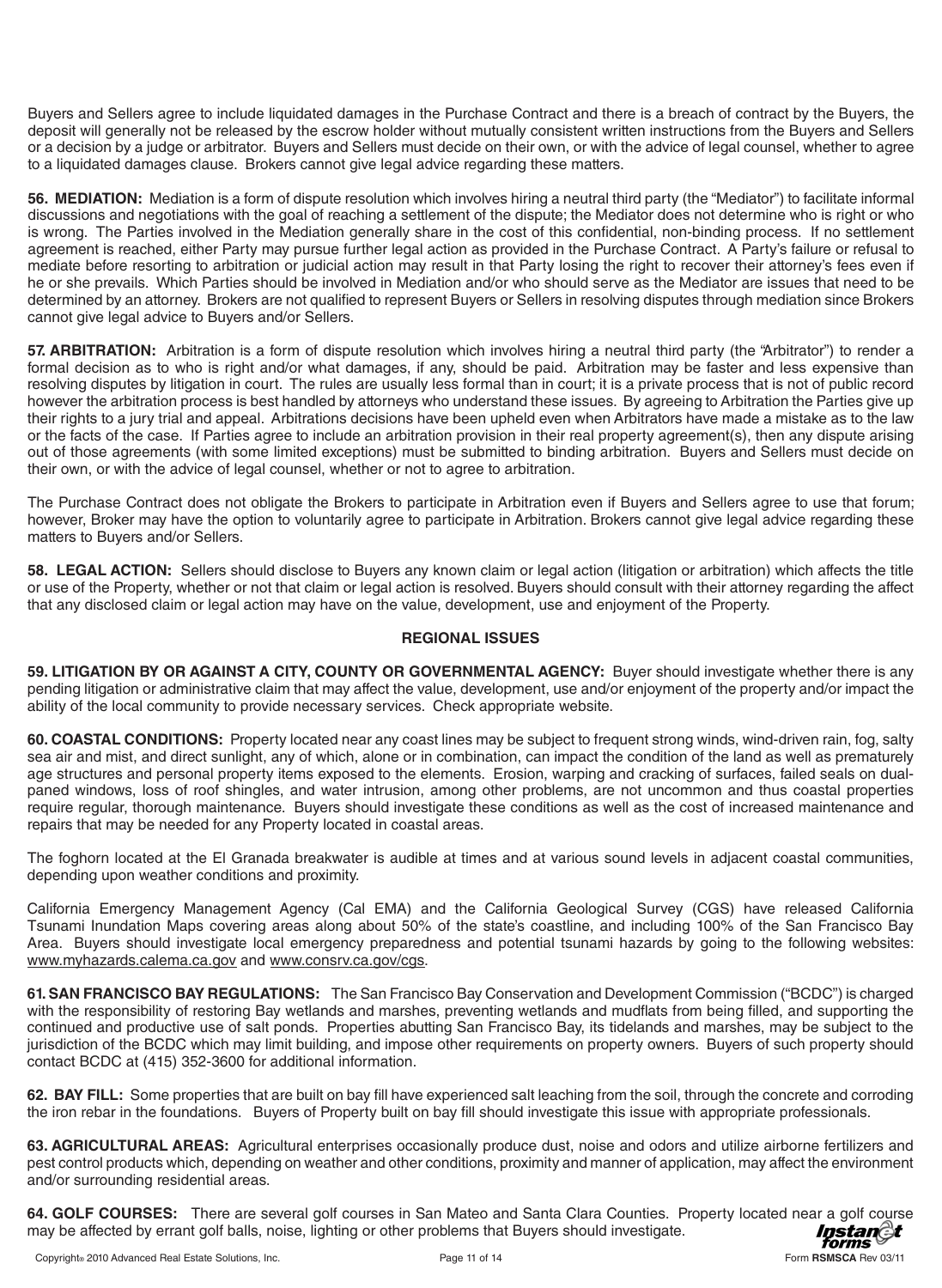**65. LOCAL OPTION DISCLOSURES:** Cities and counties can enact "Local Option" Disclosures which require Sellers to disclose issues of local concern on a specifically required Disclosure Form. The Cities of Pacifica, Millbrae, South San Francisco and San Bruno have enacted ordinances requiring separate disclosures about noise generated by airports and aircraft. Sellers in the unincorporated areas of Santa Clara County are required to disclose specific information about that County's "right-to-farm" ordinance, the private well inspection disclosure ordinance, whether or not the Property is subject to a contract pursuant to the California Land Conservation Act of 1965 ("Williamson Act"), and/or whether the Property is subject to an open space easement agreement. Although Brokers may provide the Local Option Disclosure form to Sellers and Buyers, only the Seller is to complete the questions contained in a Local Option Disclosure form.

## **LOCAL SAN MATEO COUNTY ISSUES**

**66. BELMONT SMOKING ORDINANCE:** The City of Belmont has enacted an ordinance to regulate nonconsensual exposure to secondhand smoke which is considered a nuisance and a potential trespass. Pursuant to Belmont City Code Chapter 20.5 (Regulation of Smoking), smoking is prohibited in a number of areas, including but not limited to multi-unit residences that share at least one common floor or ceiling with another such unit as well as indoor and outdoor common areas. For more information about the smoking ban or other issues which impact property located in Belmont got to http://www.belmont.gov.

**67. DALY CITY 3R REPORT:** Daly City requires Sellers of residential property of 1 to 3 units to obtain a report of the residential building record ("3-R Report") which must be provided to Buyers. The 3-R Report is prepared by the Daly City Building Division from its historical records only and is not based upon an actual inspection of the Property. The information in the 3-R Report may not be accurate or complete for various reasons. Although most of the City's records are computerized, many records were originally handwritten and incomplete. It is possible that errors could have occurred when the information was transferred from the original documents and these errors might be repeated in subsequent 3-R Reports. However, the 3-R Report does contain useful information.

Buyers of residential property of 1 to 3 units in Daly City should not rely solely on the permit information contained in 3-R Reports. Some properties may have rooms, additions, structures or decks where there is no record of a permit ever having been issued for their construction. Such improvements may or may not have been built with a permit and/or officially finaled. If an improvement was constructed without all necessary permits and/or not in compliance with building codes, the City may require the owner to remove it or legalize it at a substantial cost. Buyers should independently confirm the information contained in a 3-R Report during their inspection period, if any, including engaging the services of a qualified contractor, architect or other professional(s) to verify the information in the 3-R Report. For additional information or to request a 3-R Report, contact the Daly City Building Division, 333 90th Street, Daly City, California 94015-1895; Telephone (650) 991-8061. See also Paragraphs 26 and 27 of this Advisory.

**68. HALF MOON BAY PENDING LITIGATION:** The City of Half Moon Bay recently settled litigation resulting in a substantial payment obligation on behalf of the City. Buyer should investigate if this litigation impacts the value, development, use and/or enjoyment of the property and/or impacts the ability of Half Moon Bay to provide necessary services.

**69. HILLSBOROUGH ORDINANCES:** The Town of Hillsborough Municipal Code requires Sellers of real property to provide Buyers with a Statement of Compliance regarding proper installation of Spark Arrester(s), Smoke Detectors and Address Number Visibility. Buyers of property located in Hillsborough should not close escrow without receiving the Seller's Statement of Compliance form.

The Town of Hillsborough Municipal Code 5.12.050 requires the issuance of a permit for possession and use of home alarm systems. These permits cannot be assigned to the Buyer as part of the sale of residential property. Buyers who are acquiring property in Hillsborough which is already equipped with a home alarm system or who intend to install a home alarm system must secure a new permit. Permit applications can be obtained at the Hillsborough Town Hall at 1600 Floribunda Avenue. For more information about the home alarm permit requirements and/or other requirements for property located in Hillsborough, go to the following website: http://www.hillsborough.net.

**70. MILLBRAE FIRE SPRINKLER AND ILLUMINATED ADDRESS NUMBER ORDINANCES:** The Millbrae Municipal Code requires that, in addition to complying with the State of California Smoke Detector law, fire sprinklers must be installed in the garage of any building or structure, including one or two family dwellings, when any addition, alteration or repair of the structure or building (with the exception of repairs to the exterior only) which requires a building permit is estimated to cost in excess of \$1,000.

The Millbrae Municipal Code also requires that all building addresses must be visible and legible from the street or road in front of the property and the addresses must be either internally or externally illuminated.

**71. PORTOLA VALLEY RESIDENTIAL DATA REPORT AND HISTORIC PRESERVATION:** The Town of Portola Valley requires Sellers to provide Buyers with a Residential Data Report from the Town listing the regularly authorized use, occupancy and zoning classification of the Property. The information in the Residential Data Report is from historical records only and is not based upon an actual inspection of the Property. The Residential Data Report may not be accurate or complete for various reasons. It is possible that errors could have occurred when the information was transferred from the original documents and these errors might be repeated in subsequent reports. However, these reports contain useful information regarding the permits that are of record with the Town.

Buyers should independently confirm the information in the Residential Data Report during their inspection period, if any, including engaging the services of a qualified contractor, architect or other construction professional(s) to verify the information in the Residential

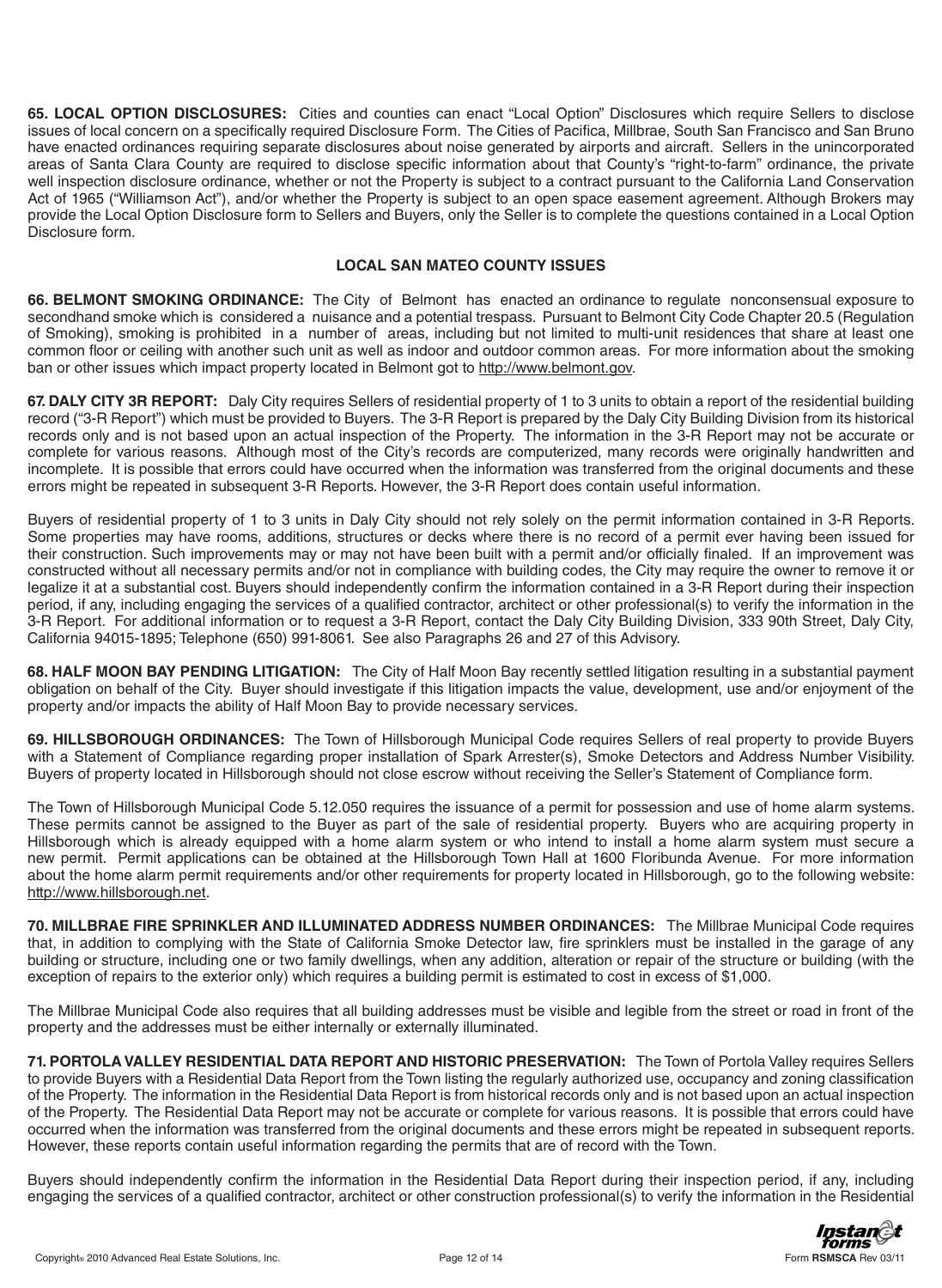Data Report. For additional information or to request a Residential Data Report, go to the Town of Portola Valley's offices located at 765 Portola Road, Portola Valley, California 94028. For additional information, call (650) 851-1701. See also Paragraphs 26 and 27 of this Advisory.

**72. REDWOOD SHORES:** Redwood Shores is a master-planned community. Property located in Redwood Shores may be subject to multiple homeowners' associations. For more information about Redwood Shores, contact the managing agent for the Redwood Shores Owners' Association at the Manor Association (650) 637-1616 or go to the following website: http://www.RSOA.info. The Redwood Shores Community Association is a social and community advocacy organization which can be contacted at the following website: http://www.RSCA.org.

**73. SAN MATEO CITY SUPPLEMENTAL FLOOD ZONE DISCLOSURE:** The Federal Emergency Management Agency ("FEMA") has been investigating the possibility of expanding the flood hazard area designations for the City of San Mateo. FEMA has indicated that the new Final Map should be published at some point in 2010. On July 13, 2009, the City Council for the City of San Mateo approved the formation of the South Bayfront Flood Control Facilities Assessment District to create a funding source for improvement of the City's levees. Buyer is advised to investigate this issue with the City of San Mateo, a third party provider of Natural Hazard Disclosure Statements and/or their own insurance broker to determine the possible ramifications of such an expansion of the flood designation on their use and enjoyment of the Property. For questions or concerns related to the South Bayfront Flood Control Facilities Assessment District, flood insurance, any FEMA related topics, and/or any other regulations which might impact property located in the City of San Mateo, contact the City Offices at (650) 522-7327 or go to the following website: http://www.cityofsanmateo.org.

## **LOCAL SANTA CLARA COUNTY ISSUES**

**74. COUNTY SMOKING ORDINANCE:** Santa Clara County has enacted an ordinance regulating smoking pollution in multi-unit residences in the unincorporated areas of the County, by prohibiting smoking in common areas (except designated smoking areas), all units within multi-unit residences, and within thirty (30) feet of any enclosed, nonsmoking area of a multi-unit residence, and requiring certain lease terms for future lease agreements. For more information as to the effect of this ordinance, Buyers should go to the County website at http://www.sccgov.org.

**75. STEVENS CREEK SCHOOL:** On March 31, 2009, the Environmental Protection Agency ("EPA") announced that it would be assessing the outdoor air quality of 62 schools across the nation due to their proximity to industrial facilities. Stevens Creek Elementary School is one of the schools listed by the EPA for that monitoring program. The school is located approximately two miles from the Lehigh Southwest Cement and Limestone Quarry on Stevens Creek Boulevard. For more information about the EPA air quality school monitoring program, Buyers should check the EPA website at http://www.epa.gov/schoolair.

**76. CUPERTINO:** In September, 2010, the Bay Area Air Quality Management District set up a mobile air-monitoring station at Monta Vista Park to measure levels of alleged air pollutants in the neighborhood such as ozone, sulfur dioxide, particulate matter and various metals. The results of this testing will be reported on the air district's website: http://www.baaqmd.gov/. Broker has not and will not investigate, verify and/or refute claims by some local citizens of air, water and soil contamination.

**77. TOWN OF LOS ALTOS HILLS:** The Town of Los Altos Hills has established standards for roads; the Town has compiled a list of private streets. Private streets can be converted to public streets under specified conditions. Buyers should investigate to determine if any given street is public or private or whether any given private street can be dedicated to the Town. For information about this or any other issues affecting property in the Town of Los Altos Hills, go to the following website: http://www.losaltoshills.ca.gov.

**78. CITY OF SUNNYVALE:** The City of Sunnyvale has enacted an ordinance which requires storm water run-off management by owners of certain types of buildings. This ordinance may impact some common interest developments which may trigger a point of sale disclosure by the Homeowners' Association. Sellers and Buyers should investigate whether or not the ordinance is applicable and its impact, if any, on the Property. For further information go to http://www.sunnyvale.ca.gov.

## **COUNTY AND MUNICIPAL WEBSITES:**

County and municipal websites can be a useful source of information about their communities including, but not limited to, representatives, services, ordinances, demographics and local news. These websites may also have links to other resources such as other governmental agencies, non-profit community based organizations, and for-profit entities. While these links are provided for your convenience in accessing the information you seek, this Advisory does not warrant or guarantee the accuracy of the information provided by these sites and resources.

## **COUNTY OF SAN MATEO:** http://www.co.sanmateo.ca.us/ **COUNTY OF SANTA CLARA:** http://www.sccgov.org

## **CITIES AND TOWNS WITHIN SAN MATEO COUNTY: CITIES AND TOWNS WITHIN SANTA CLARA COUNTY:**

City of Belmont: http://www.belmont.gov/ City of Cupertino: http://www.cupertino.org/ Township of Broadmoor: website unknown City of Los Altos: http://www.ci.los-altos.ca.us/

Town of Atherton: http://www.ci.atherton.ca.us/ City of Campbell: http://www.ci.campbell.ca.us/ City of Brisbane: http://www.ci.brisbane.ca.us/ City of Gilroy: http://www.cityofgilroy.org/cityofgilroy/ City of Burlingame: http://www.burlingame.org/ Town of Los Altos Hills: http://www.losaltoshills.ca.gov/<br>10stan